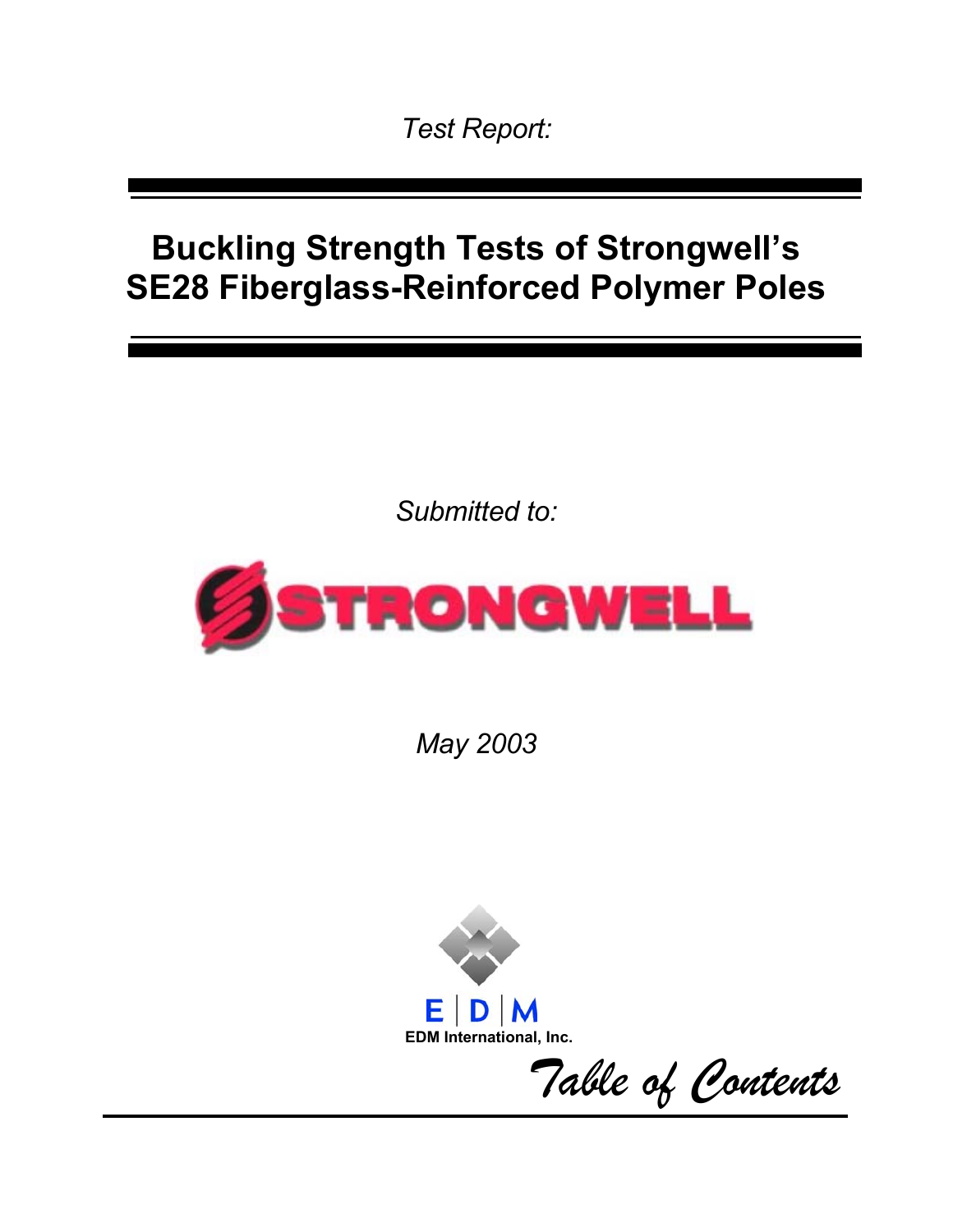**APPENDIX A - Test Data APPENDIX B - Test Photographs** 

List of Figures

List of Tables

-------------- 6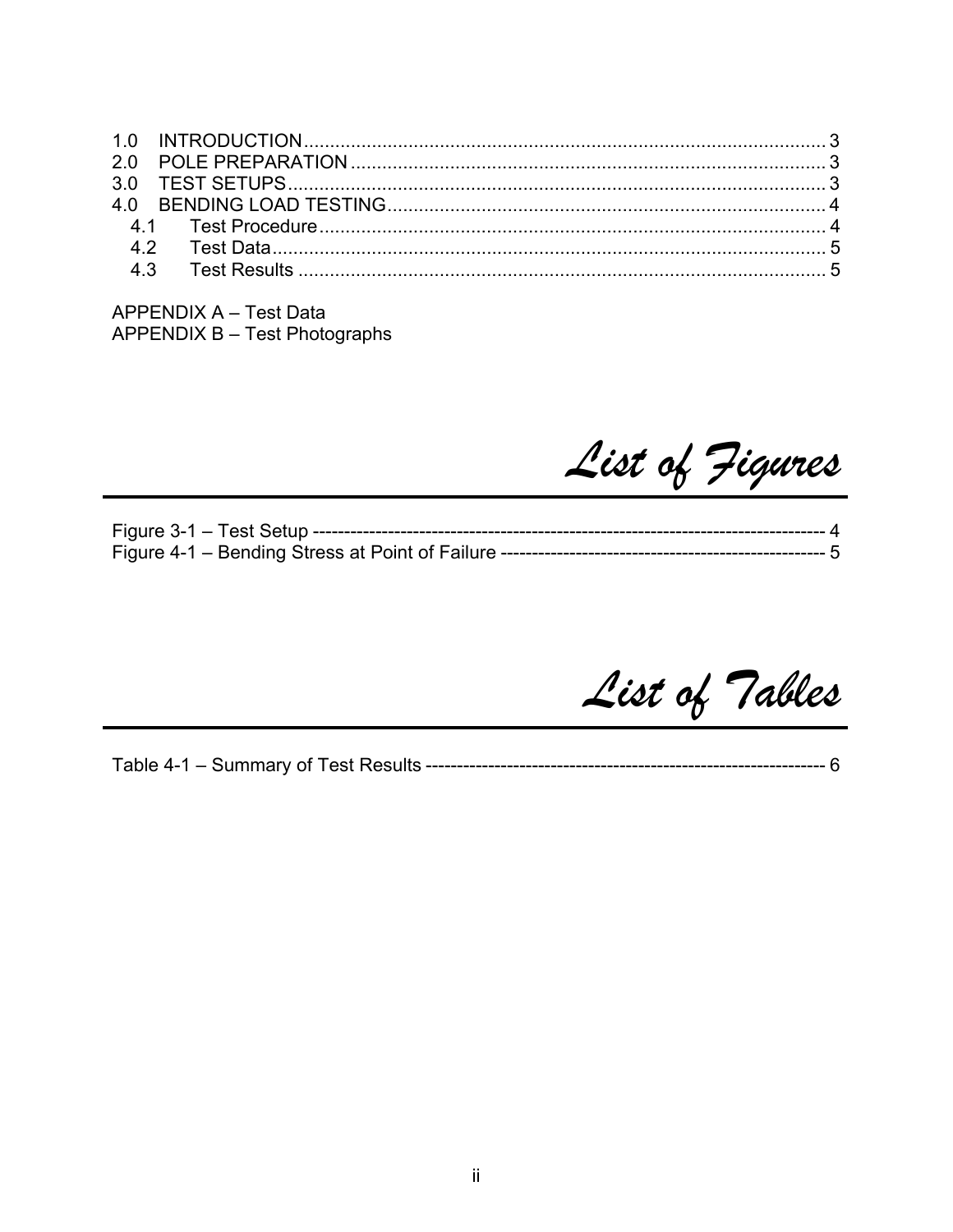## **REPORT ON FULL-SCALE TESTING OF STRONGWELL'S SE28 FRP POLES TO DEVELOP LOCAL BUCKLING CAPACITIES**

**Prepared for: Strongwell, Bristol, VA Prepared by: EDM International, Inc., Fort Collins, CO** 

# **1.0 INTRODUCTION**

EDM International, Inc. (EDM) is the recognized leader in providing pole testing services to the electric utility industry. During the past two decades, EDM has tested more poles than any other institution in North America. Strongwell contracted with EDM to conduct independent testing for the purposes of assessing the bending strength of its 80ft SE28 pole. The tests were designed to determine the ultimate capacity of the pole under pure bending load, which is one of the primary load applications for utility pole structures. The testing was conducted at EDM's laboratory and test facility in Fort Collins, CO, between April 10 and May 5, 2003.

## **2.0 POLE PREPARATION**

Four 80-SE28 poles were manufactured by Strongwell and shipped to EDM's test facility for the express purpose of conducting destructive bending tests on them to develop their buckling strength characteristics. Two of the poles were tested as fulllength specimens as part of the ten-pole test series that was conducted between April 7 and 10, 2003. All of the poles were single piece with a constant taper from tip to butt. The SE28 pole has a 12-sided polygonal geometry with alternating flats of constant and variable widths from tip to butt.

All of the new tests that were conducted were on poles with lengths less than their original 80 feet. The poles were reduced in length by cutting off a portion of the butt ends. Pole lengths of 70, 60, 50 and 40 feet were tested across their fixed width flats and 60, 50 and 40-ft poles were tested across their variable width flats.

## **3.0 TEST SETUPS**

EDM's test facility is equipped with a pole holding fixture, loading system, electronic load and deflection measuring sensors, and a computerized data acquisition system. Figure 4.1 is a schematic of the pole test setup used for the bending load tests.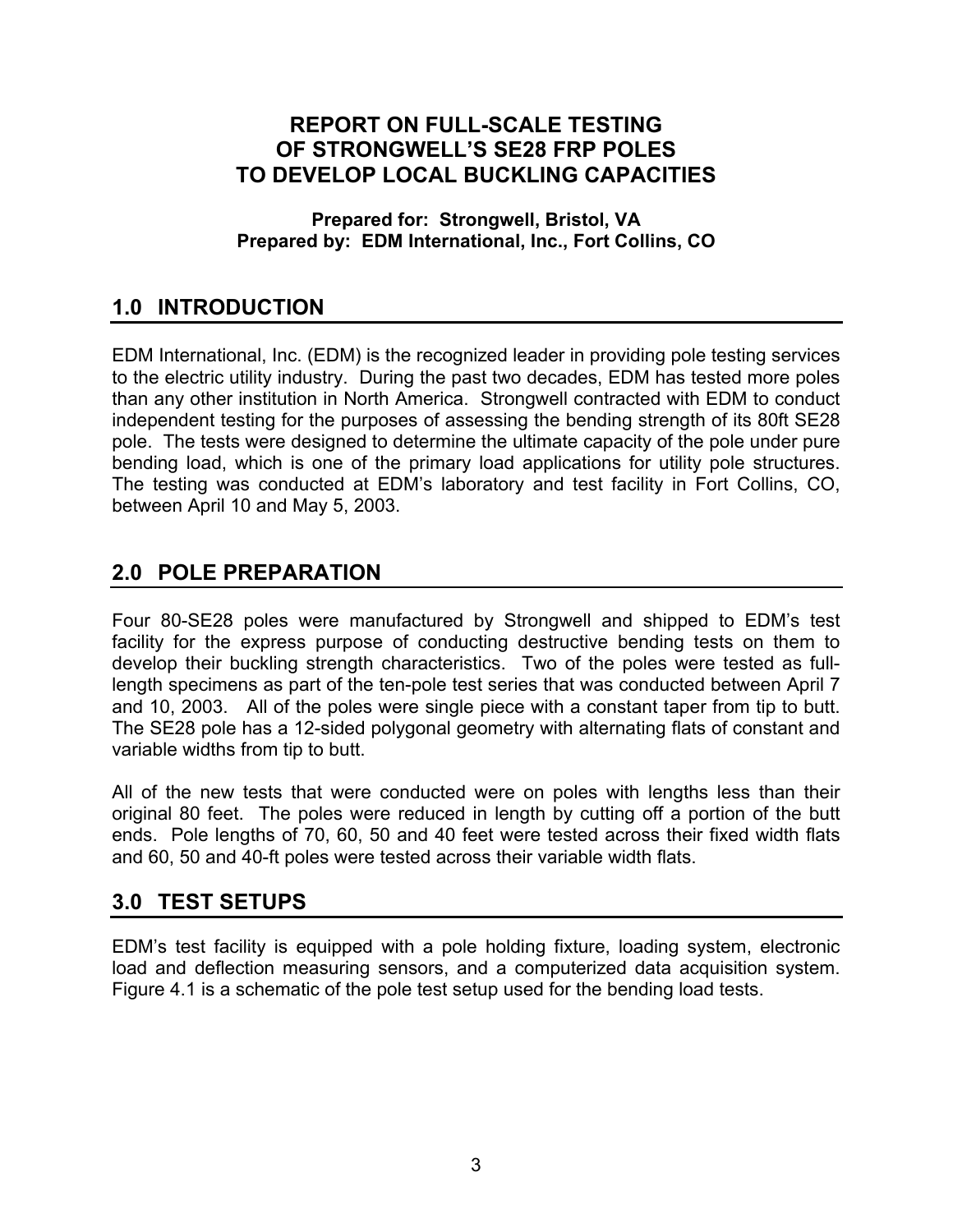

*Figure 3-1 – Test Setup* 

# **4.0 BENDING LOAD TESTING**

#### **4.1 Test Procedure**

After being cut to length, the pole was clamped in a horizontal cantilever arrangement with the load cable attached approximately two feet from the pole tip (refer to Fig. 3-1). Load was applied at a constant rate of deformation. Loading and deflection data were captured and recorded electronically multiple times each second up through the time of failure. Deflection measurements were taken near the pole tip and at two points below the groundline. The below groundline measurements were used to calculate the magnitude of base rotation that resulted from the stretching of the anchor straps. Two of the poles (pole nos. 8 and 11) were used for testing the section with its constant width flat on the compression and tension faces and the other two poles (pole nos. 10 and 12) were used for testing the section with its variable width faces on the compression and tension faces.

The original test plan called for testing poles in lengths of 15, 20, 30, 40, 50, 60 and 70 feet in length across both their constant and variable width flats. In the end, four lengths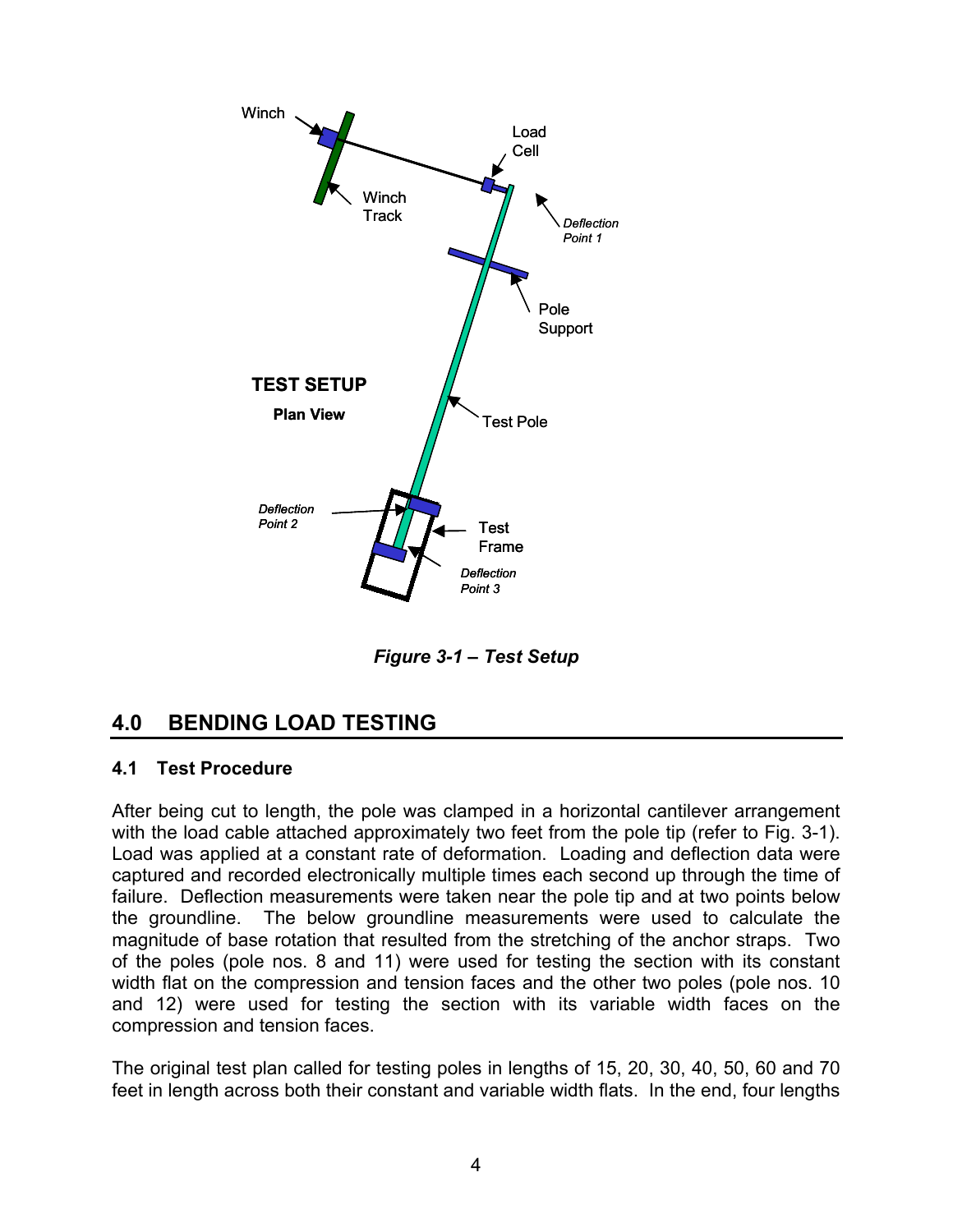of poles were tested across their constant width flats: 70, 60, 50 and 40-ft and three lengths of poles were tested across their variable width flats: 60, 50 and 40-feet. Damage to one of the poles during transit prevented testing a 70-foot pole across its variable width flats. Poles shorter than 40 feet were to be tested using a steel pole top extender provided by Strongwell. The first attempt at testing a 20-ft pole ended when the pole failed prematurely in shear at the connection between the pole and the extender. The failure was a connection problem and was not caused by any defect in the pole itself. No further attempts were made at testing shorter length poles.

#### **4.2 Test Data**

Data sheets for each individual load test are included in Appendix A. The test data for the original 80-foot length poles are also included. Graphs of the load vs. deflection data are provided immediately following each data sheet. Note that the tip deflections used for this purpose have been adjusted to compensate for the measured base rotations. Other test data include digital still images that were taken of the test setup and following each test. The still images are provided in Appendix B. Figure 4-1 is a plot of the calculated bending stress for each pole at the point of failure vs. the distance from the pole's tip to the point of failure.



*Figure 4-1 – Bending Stress at Point of Failure* 

### **4.3 Test Results**

The test results suggest that there is a direct relationship between the maximum bending stress that can be developed in a pole at a given elevation and the width of the tension/ compression flat at that elevation. The narrower the width, the higher the fiber stress that can be achieved (note – there appears to be some type of anomaly with the value obtained for the 70-foot constant face width test). A plot of bending stress vs. face width is likely to provide better insight into this relationship.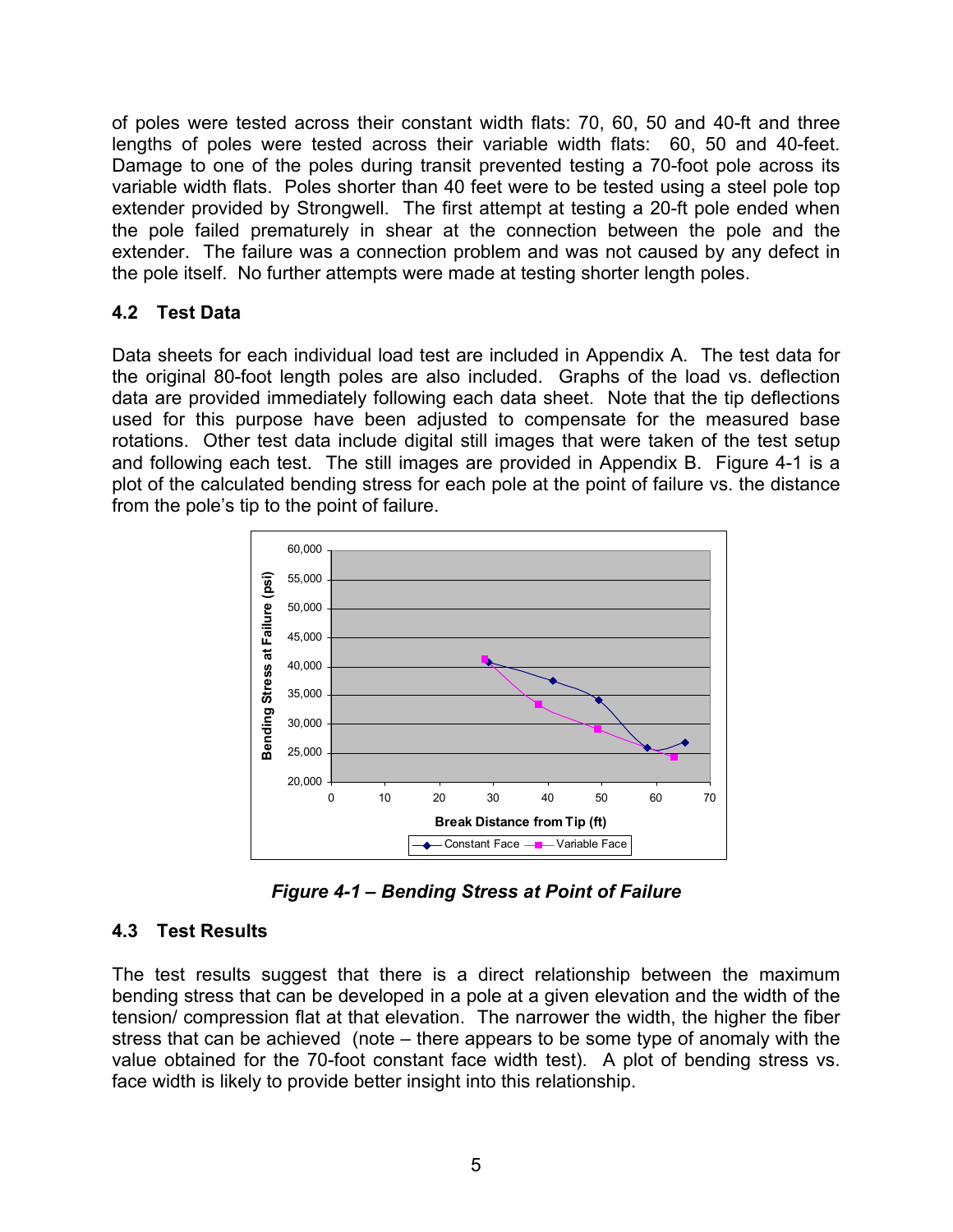| Test#      | <b>Pole</b> | <b>Test</b>  | <b>Elev</b> | <b>Max Load</b> | <b>Net Defl</b> | <b>Stress</b> |         |
|------------|-------------|--------------|-------------|-----------------|-----------------|---------------|---------|
|            | Length      | <b>Flat</b>  | @ Break     |                 | @ 2812          | @ GL          | @ Break |
|            |             |              |             |                 |                 |               |         |
| 5          | 80          | $\mathsf C$  | 65.5        | 3808            | 149.0           | 26,678        | 26,829  |
| 6A         | 70          | $\mathsf{C}$ | 58.46       | 3671            | 123.7           | 25,899        | 25,881  |
| 5A         | 60          | $\mathsf C$  | 49.5        | 4967            | 79.5            | 34,200        | 34,140  |
| 6B         | 50          | $\mathsf C$  | 41.1        | 5684            | 52.8            | 37,259        | 37,449  |
| 5B         | 40          | C            | 29.12       | 6895            | 29.1            | 41,053        | 40,686  |
| 11         | 80          | V            | 63.5        | 3612            | 148.2           | 23,990        | 24,274  |
| <b>11A</b> | 60          | V            | 49.33       | 4408            | 77.2            | 29,258        | 29,186  |
| 12B        | 50          | V            | 38.42       | 5324            | 55.7            | 33,636        | 33,352  |
| 11B        | 40          |              | 28.5        | 7160            | 34.2            | 42,203        | 41,201  |

*Table 4-1 – Summary of Test Results*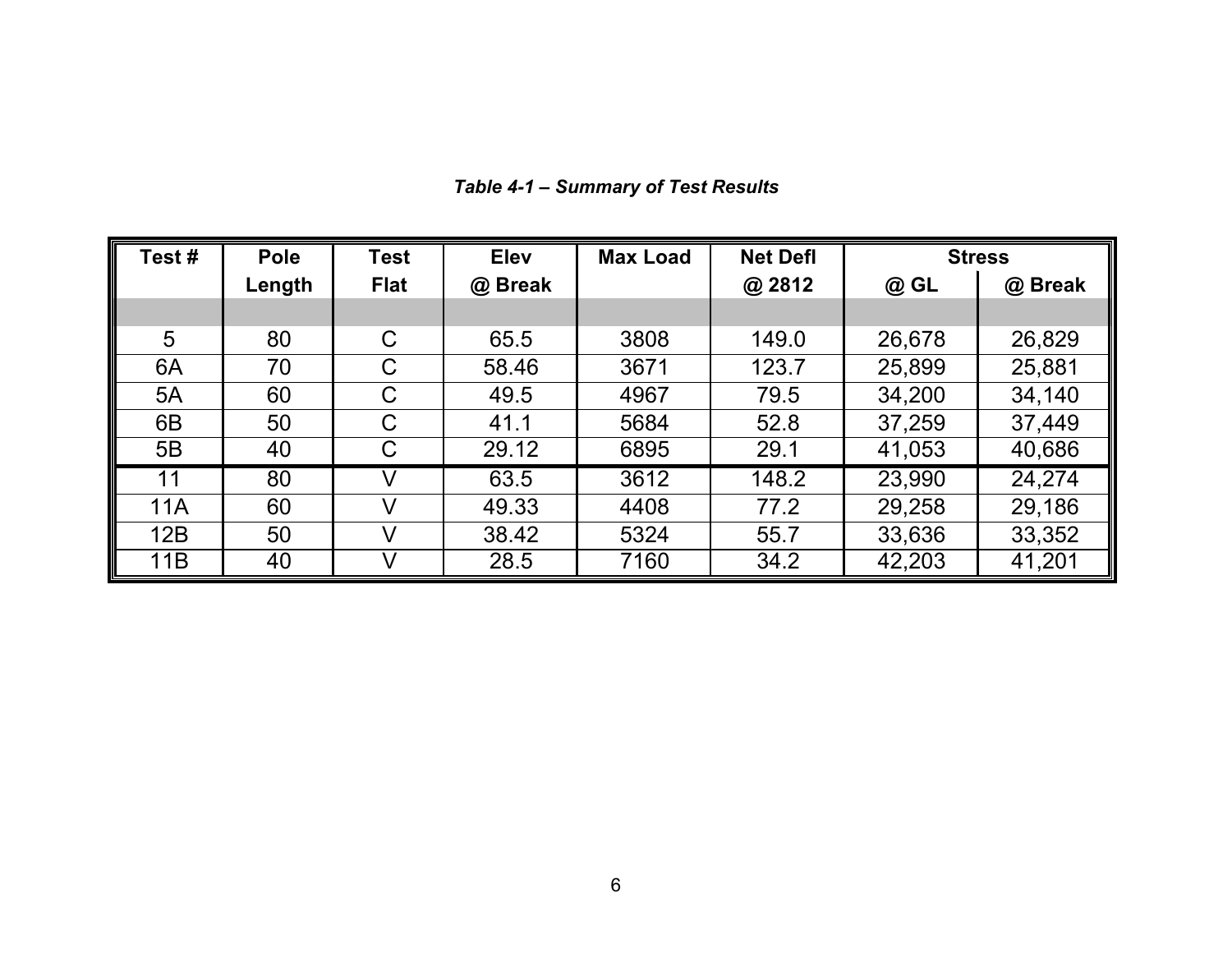# **APPENDIX A – TEST DATA**

Following are the data sheets from the individual load tests accompanied by plots of the load vs. deflection relationships for these tests.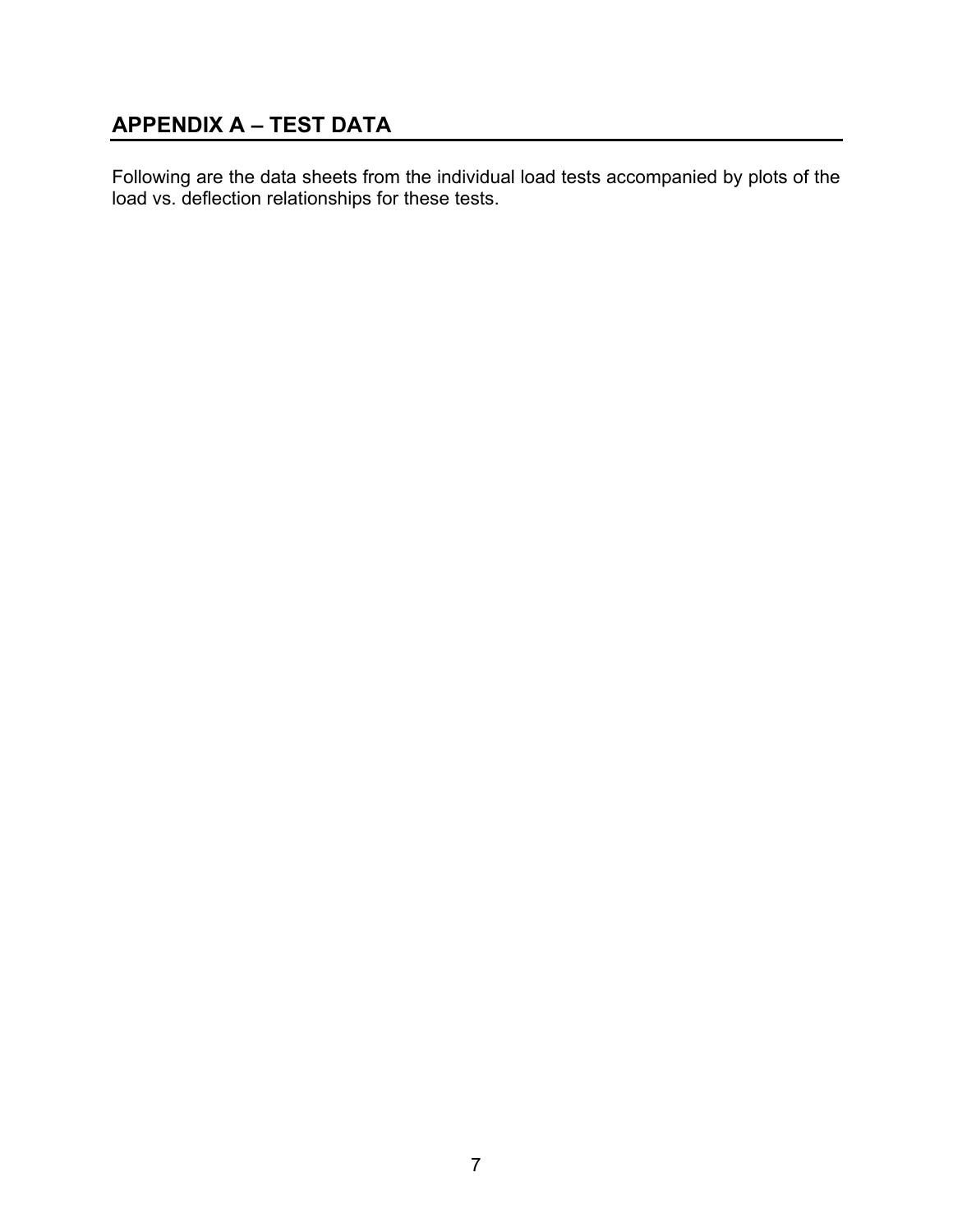|                              | <b>Strongwell</b><br><b>FRP Pole</b><br><b>Destructive Bending Tests</b> |           | Sheet No.<br>Date<br>Time  | 10<br>10-Apr-03<br>9:35 |                               |                |  |
|------------------------------|--------------------------------------------------------------------------|-----------|----------------------------|-------------------------|-------------------------------|----------------|--|
|                              |                                                                          |           | <b>Static Bending Test</b> |                         |                               |                |  |
| Test No.                     | 5                                                                        | Length    | 80                         | Flat                    | C<br>C= Constant, V= Variable |                |  |
|                              | Actual Pole Length                                                       |           | 80.08                      | (f <sup>t</sup> )       |                               |                |  |
|                              | Distance- Butt to G.L.                                                   |           | 9.92                       | (f <sup>t</sup> )       |                               |                |  |
|                              | Distance Tip to Load Point                                               |           | 2.04                       | (f <sup>t</sup> )       |                               |                |  |
|                              | Distance G.L. to Failure Point                                           |           | 4.67                       | (f <sup>t</sup> )       |                               |                |  |
|                              | G.L. Diameter (flat-to-flat)                                             |           | 22.27                      | (in)                    |                               |                |  |
|                              | Diameter @ Failure Point (flat-to-flat)                                  |           | 21.40                      | (in)                    |                               |                |  |
|                              | Maximum Load @ Failure                                                   |           | 3808                       | (lbs)                   | Defl. Pt.                     | Defl. (in)     |  |
|                              | Distance Tip to Defl. Pt. 1                                              |           | 37.50                      | (in)                    | 1                             | 160.40         |  |
|                              | Distance between Butt Defl Pts 2 & 3                                     |           | 93.50                      | (in)                    | $\overline{2}$                | 0.66           |  |
|                              | Adjusted Horizontal Deflection @ 2812#<br><b>Deflection Point 1</b>      |           | 148.97                     | (in)                    | 3                             | 0.67           |  |
|                              |                                                                          |           |                            |                         | Location                      | Diameter (f-f) |  |
| <b>Results</b>               | Moment (ft-Ibs)                                                          | $S$ (in3) | Stress (psi)               |                         | Tip                           | 9.22           |  |
| @ GL                         | 259,401                                                                  | 116.68    | 26,678                     |                         | GL                            | 22.27          |  |
| 241,618<br>108.07<br>@ Break |                                                                          |           | 26,829                     |                         | <b>Break</b>                  | 21.40          |  |
|                              | 24.12<br><b>Butt</b><br>Comments: Pole #8<br><b>Buckling Failure</b>     |           |                            |                         |                               |                |  |
|                              |                                                                          |           |                            |                         |                               |                |  |
|                              |                                                                          |           |                            |                         |                               |                |  |
|                              |                                                                          |           |                            |                         |                               |                |  |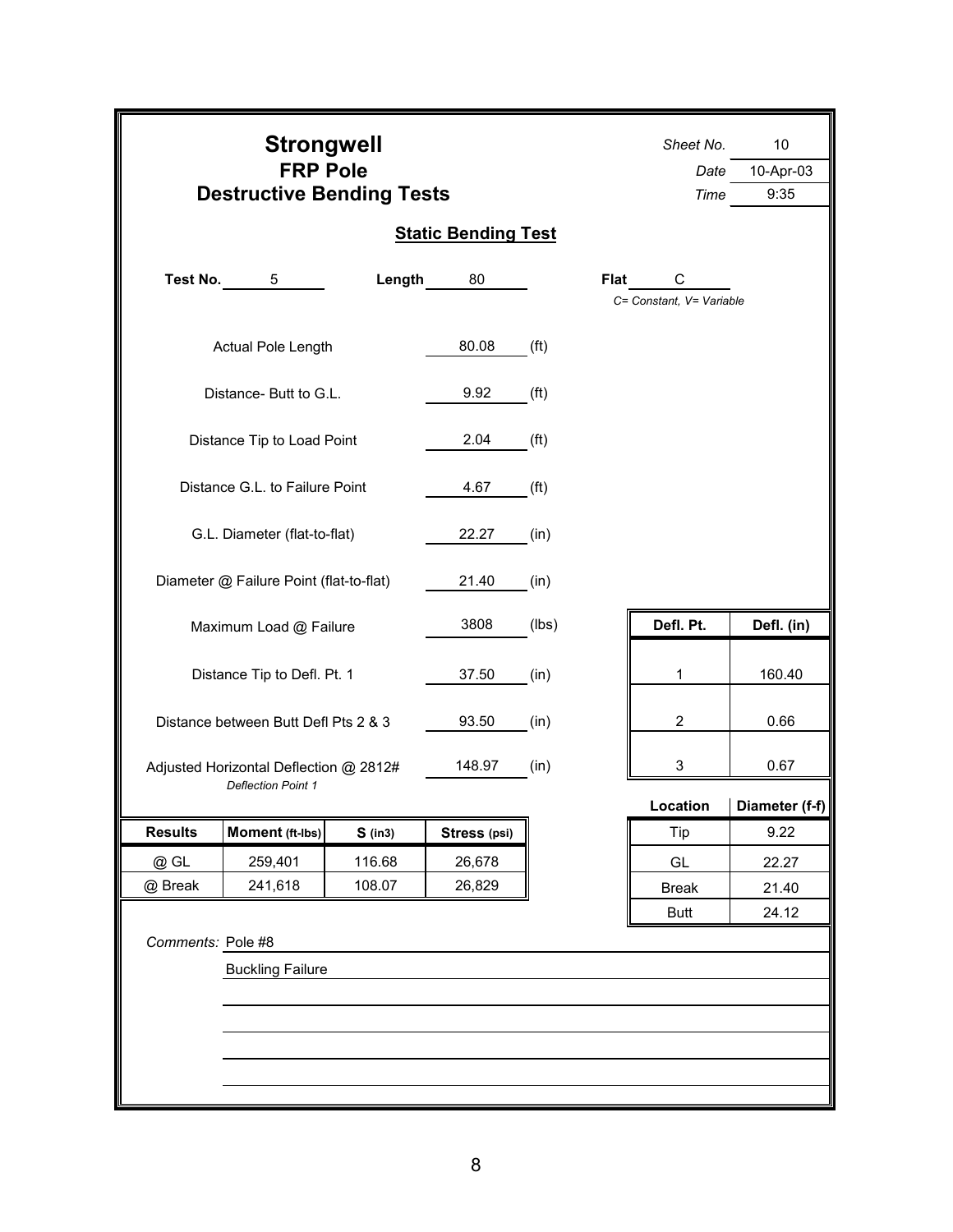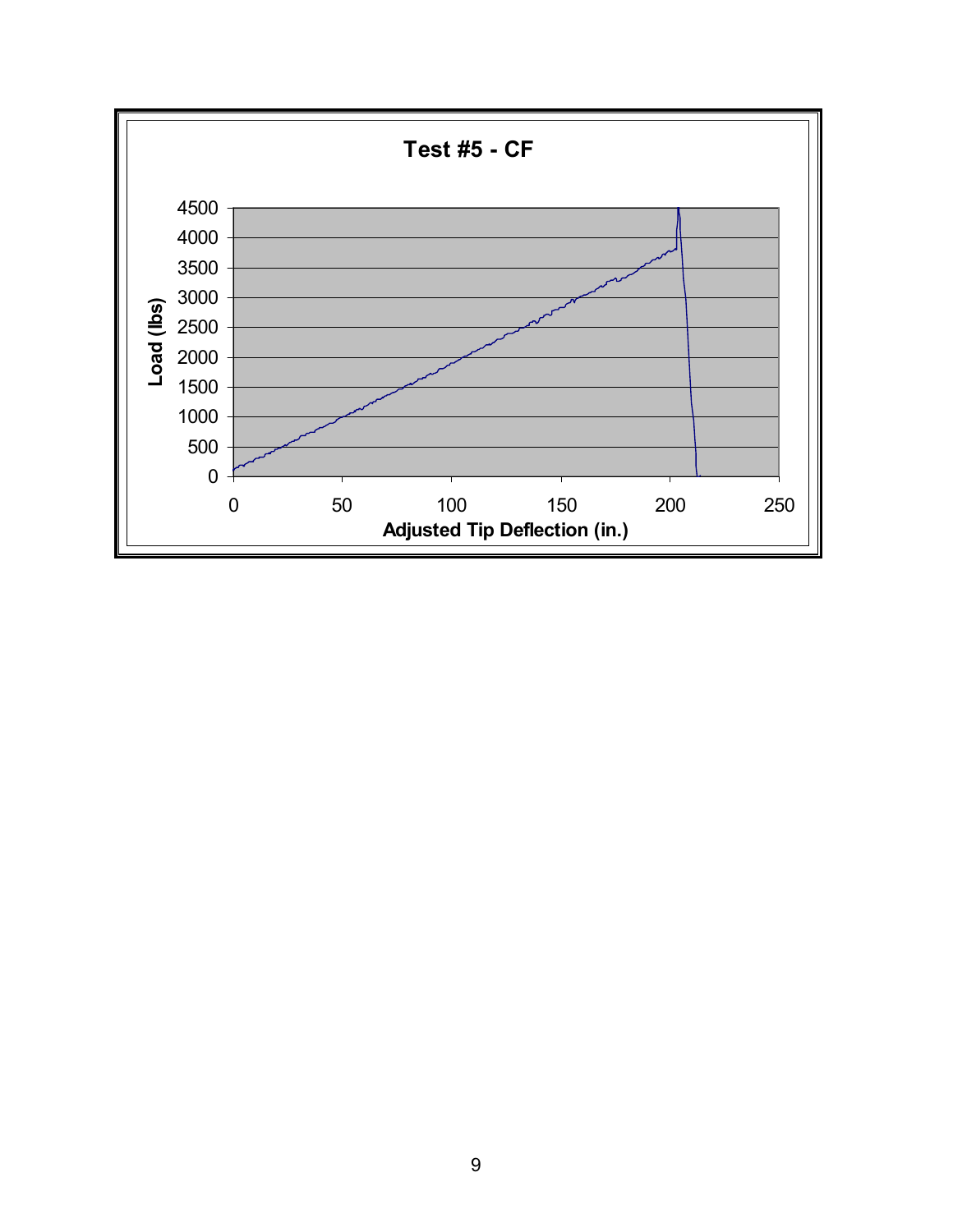|                   | <b>Strongwell</b><br><b>FRP Pole</b><br><b>Destructive Bending Tests</b> |           |                            |                   | Sheet No.<br>Date<br>Time     | 12<br>10-Apr-03<br>15:15 |
|-------------------|--------------------------------------------------------------------------|-----------|----------------------------|-------------------|-------------------------------|--------------------------|
|                   |                                                                          |           | <b>Static Bending Test</b> |                   |                               |                          |
| Test No.          | 6A                                                                       | Length    | 70                         | <b>Flat</b>       | C<br>C= Constant, V= Variable |                          |
|                   | Actual Pole Length                                                       |           | 70.02                      | (f <sup>t</sup> ) |                               |                          |
|                   | Distance- Butt to G.L.                                                   |           | 10.31                      | (f <sup>t</sup> ) |                               |                          |
|                   | Distance Tip to Load Point                                               |           | 2.08                       | (f <sup>t</sup> ) |                               |                          |
|                   | Distance G.L. to Failure Point                                           |           | 1.25                       | (f <sup>t</sup> ) |                               |                          |
|                   | G.L. Diameter (flat-to-flat)                                             |           | 20.34                      | (in)              |                               |                          |
|                   | Diameter @ Failure Point (flat-to-flat)                                  |           | 20.11                      | (in)              |                               |                          |
|                   | Maximum Load @ Failure                                                   |           | 3671                       | (lbs)             | Defl. Pt.                     | Defl. (in)               |
|                   | Distance Tip to Defl. Pt. 1                                              |           | 33.75                      | (in)              | 1                             | 137.66                   |
|                   | Distance between Butt Defl Pts 2 & 3                                     |           | 90.50                      | (in)              | $\overline{c}$                | 0.76                     |
|                   | Adjusted Horizontal Deflection @ 2812#<br><b>Deflection Point 1</b>      |           | 123.65                     | (in)              | 3                             | 1.10                     |
|                   |                                                                          |           |                            |                   | Location                      | Diameter (f-f)           |
| <b>Results</b>    | Moment (ft-Ibs)                                                          | $S$ (in3) | Stress (psi)               |                   | Tip                           | 9.22                     |
| @ GL              | 211,560                                                                  | 98.00     | 25,904                     |                   | GL                            | 20.34                    |
| @ Break           | 206,971                                                                  | 95.95     | 25,885                     |                   | <b>Break</b>                  | 20.11                    |
|                   |                                                                          |           |                            |                   | <b>Butt</b>                   | 22.26                    |
| Comments: Pole #8 |                                                                          |           |                            |                   |                               |                          |
|                   | <b>Buckling Failure</b>                                                  |           |                            |                   |                               |                          |
|                   |                                                                          |           |                            |                   |                               |                          |
|                   |                                                                          |           |                            |                   |                               |                          |
|                   |                                                                          |           |                            |                   |                               |                          |
|                   |                                                                          |           |                            |                   |                               |                          |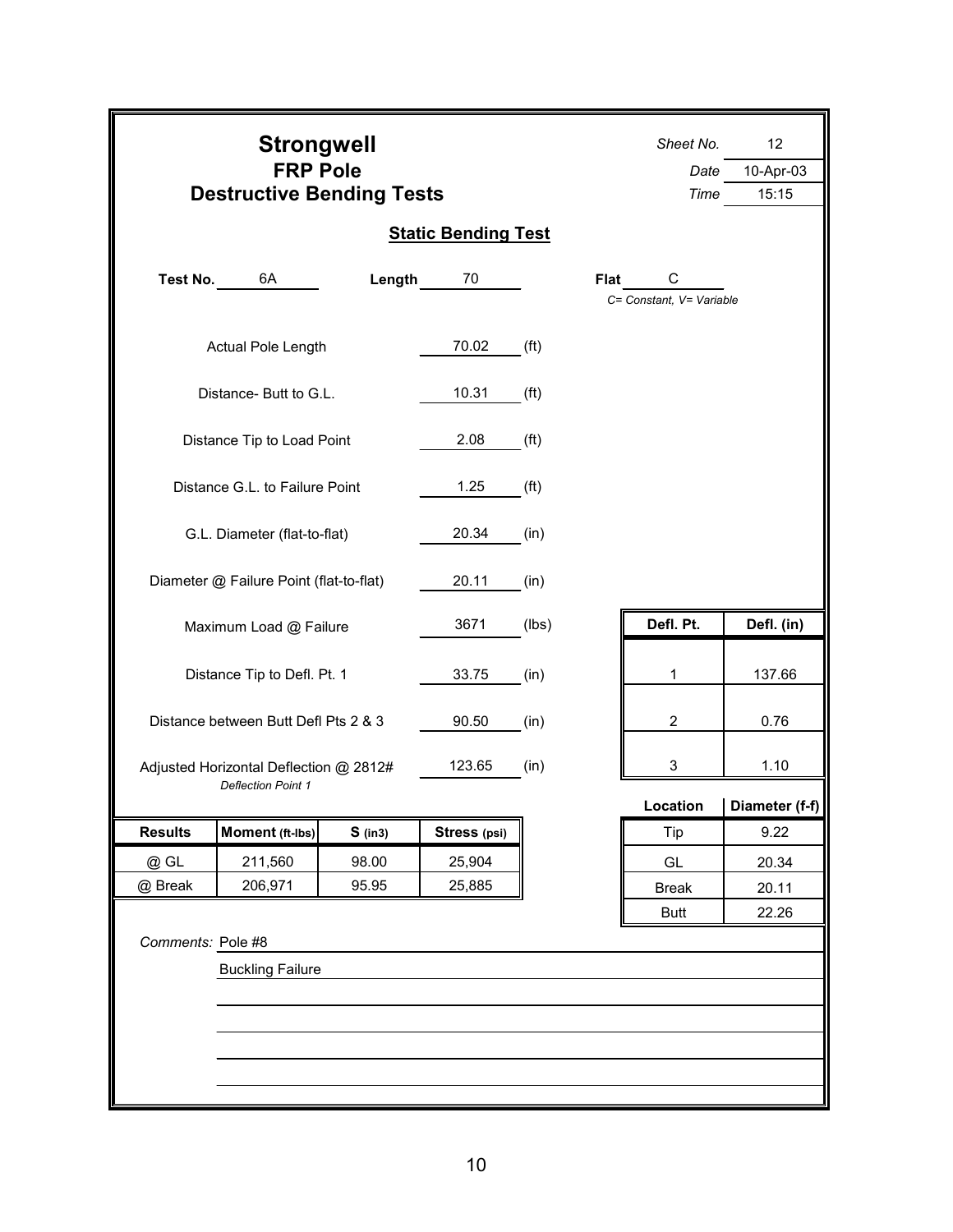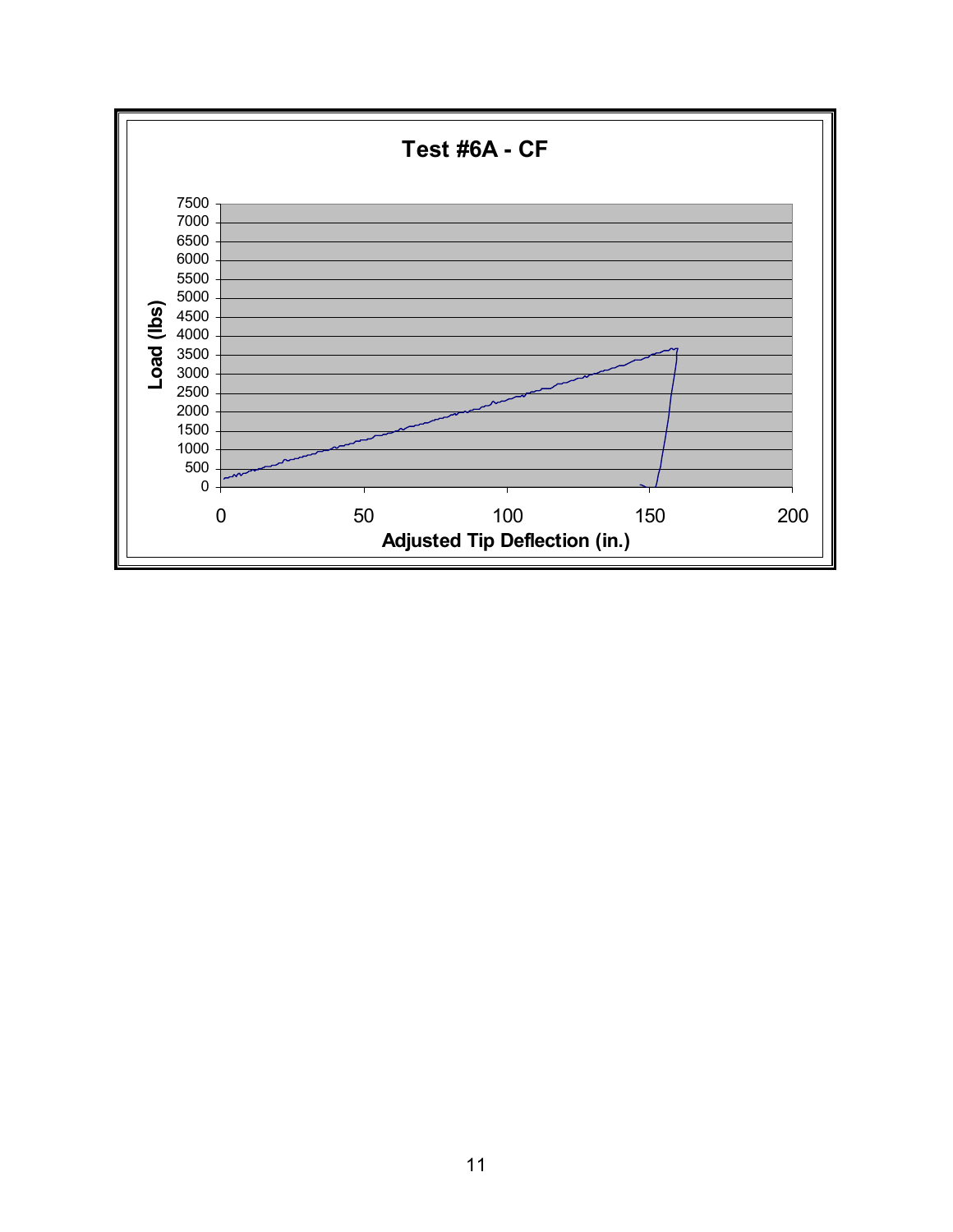| <b>Static Bending Test</b><br>Test No.<br>5A<br>Length<br>60<br>Flat<br>C<br>C= Constant, V= Variable<br>60.08<br>Actual Pole Length<br>(f <sup>t</sup> )<br>Distance- Butt to G.L.<br>10.08<br>(f <sup>t</sup> )<br>Distance Tip to Load Point<br>2.42<br>(f <sup>t</sup> )<br>Distance G.L. to Failure Point<br>0.50<br>(f <sup>t</sup> )<br>G.L. Diameter (flat-to-flat)<br>18.53<br>(in)<br>Diameter @ Failure Point (flat-to-flat)<br>18.44<br>(in)<br>Defl. Pt.<br>Defl. (in)<br>4967<br>(lbs)<br>Maximum Load @ Failure<br>89.35<br>Distance Tip to Defl. Pt. 1<br>32.00<br>(in)<br>1<br>$\overline{c}$<br>Distance between Butt Defl Pts 2 & 3<br>94.00<br>0.69<br>(in)<br>3<br>79.51<br>0.94<br>(in)<br>Adjusted Horizontal Deflection @ 2812#<br><b>Deflection Point 1</b><br>Diameter (f-f)<br>Location<br><b>Results</b><br>Moment (ft-lbs)<br>Stress (psi)<br>Tip<br>9.22<br>$S$ (in3)<br>34,200<br>@ GL<br>236,330<br>82.92<br>GL<br>18.53<br>233,846<br>82.19<br>34,140<br>@ Break<br><b>Break</b><br>18.44<br>20.41<br><b>Butt</b><br>Comments: Pole #8<br><b>Buckling Failure</b> |  | <b>Strongwell</b><br><b>FRP Pole</b><br><b>Destructive Bending Tests</b> |  |  |  | Sheet No.<br>Date<br>Time | 13<br>$1-May-03$<br>15:00 |  |
|----------------------------------------------------------------------------------------------------------------------------------------------------------------------------------------------------------------------------------------------------------------------------------------------------------------------------------------------------------------------------------------------------------------------------------------------------------------------------------------------------------------------------------------------------------------------------------------------------------------------------------------------------------------------------------------------------------------------------------------------------------------------------------------------------------------------------------------------------------------------------------------------------------------------------------------------------------------------------------------------------------------------------------------------------------------------------------------------------|--|--------------------------------------------------------------------------|--|--|--|---------------------------|---------------------------|--|
|                                                                                                                                                                                                                                                                                                                                                                                                                                                                                                                                                                                                                                                                                                                                                                                                                                                                                                                                                                                                                                                                                                    |  |                                                                          |  |  |  |                           |                           |  |
|                                                                                                                                                                                                                                                                                                                                                                                                                                                                                                                                                                                                                                                                                                                                                                                                                                                                                                                                                                                                                                                                                                    |  |                                                                          |  |  |  |                           |                           |  |
|                                                                                                                                                                                                                                                                                                                                                                                                                                                                                                                                                                                                                                                                                                                                                                                                                                                                                                                                                                                                                                                                                                    |  |                                                                          |  |  |  |                           |                           |  |
|                                                                                                                                                                                                                                                                                                                                                                                                                                                                                                                                                                                                                                                                                                                                                                                                                                                                                                                                                                                                                                                                                                    |  |                                                                          |  |  |  |                           |                           |  |
|                                                                                                                                                                                                                                                                                                                                                                                                                                                                                                                                                                                                                                                                                                                                                                                                                                                                                                                                                                                                                                                                                                    |  |                                                                          |  |  |  |                           |                           |  |
|                                                                                                                                                                                                                                                                                                                                                                                                                                                                                                                                                                                                                                                                                                                                                                                                                                                                                                                                                                                                                                                                                                    |  |                                                                          |  |  |  |                           |                           |  |
|                                                                                                                                                                                                                                                                                                                                                                                                                                                                                                                                                                                                                                                                                                                                                                                                                                                                                                                                                                                                                                                                                                    |  |                                                                          |  |  |  |                           |                           |  |
|                                                                                                                                                                                                                                                                                                                                                                                                                                                                                                                                                                                                                                                                                                                                                                                                                                                                                                                                                                                                                                                                                                    |  |                                                                          |  |  |  |                           |                           |  |
|                                                                                                                                                                                                                                                                                                                                                                                                                                                                                                                                                                                                                                                                                                                                                                                                                                                                                                                                                                                                                                                                                                    |  |                                                                          |  |  |  |                           |                           |  |
|                                                                                                                                                                                                                                                                                                                                                                                                                                                                                                                                                                                                                                                                                                                                                                                                                                                                                                                                                                                                                                                                                                    |  |                                                                          |  |  |  |                           |                           |  |
|                                                                                                                                                                                                                                                                                                                                                                                                                                                                                                                                                                                                                                                                                                                                                                                                                                                                                                                                                                                                                                                                                                    |  |                                                                          |  |  |  |                           |                           |  |
|                                                                                                                                                                                                                                                                                                                                                                                                                                                                                                                                                                                                                                                                                                                                                                                                                                                                                                                                                                                                                                                                                                    |  |                                                                          |  |  |  |                           |                           |  |
|                                                                                                                                                                                                                                                                                                                                                                                                                                                                                                                                                                                                                                                                                                                                                                                                                                                                                                                                                                                                                                                                                                    |  |                                                                          |  |  |  |                           |                           |  |
|                                                                                                                                                                                                                                                                                                                                                                                                                                                                                                                                                                                                                                                                                                                                                                                                                                                                                                                                                                                                                                                                                                    |  |                                                                          |  |  |  |                           |                           |  |
|                                                                                                                                                                                                                                                                                                                                                                                                                                                                                                                                                                                                                                                                                                                                                                                                                                                                                                                                                                                                                                                                                                    |  |                                                                          |  |  |  |                           |                           |  |
|                                                                                                                                                                                                                                                                                                                                                                                                                                                                                                                                                                                                                                                                                                                                                                                                                                                                                                                                                                                                                                                                                                    |  |                                                                          |  |  |  |                           |                           |  |
|                                                                                                                                                                                                                                                                                                                                                                                                                                                                                                                                                                                                                                                                                                                                                                                                                                                                                                                                                                                                                                                                                                    |  |                                                                          |  |  |  |                           |                           |  |
|                                                                                                                                                                                                                                                                                                                                                                                                                                                                                                                                                                                                                                                                                                                                                                                                                                                                                                                                                                                                                                                                                                    |  |                                                                          |  |  |  |                           |                           |  |
|                                                                                                                                                                                                                                                                                                                                                                                                                                                                                                                                                                                                                                                                                                                                                                                                                                                                                                                                                                                                                                                                                                    |  |                                                                          |  |  |  |                           |                           |  |
|                                                                                                                                                                                                                                                                                                                                                                                                                                                                                                                                                                                                                                                                                                                                                                                                                                                                                                                                                                                                                                                                                                    |  |                                                                          |  |  |  |                           |                           |  |
|                                                                                                                                                                                                                                                                                                                                                                                                                                                                                                                                                                                                                                                                                                                                                                                                                                                                                                                                                                                                                                                                                                    |  |                                                                          |  |  |  |                           |                           |  |
|                                                                                                                                                                                                                                                                                                                                                                                                                                                                                                                                                                                                                                                                                                                                                                                                                                                                                                                                                                                                                                                                                                    |  |                                                                          |  |  |  |                           |                           |  |
|                                                                                                                                                                                                                                                                                                                                                                                                                                                                                                                                                                                                                                                                                                                                                                                                                                                                                                                                                                                                                                                                                                    |  |                                                                          |  |  |  |                           |                           |  |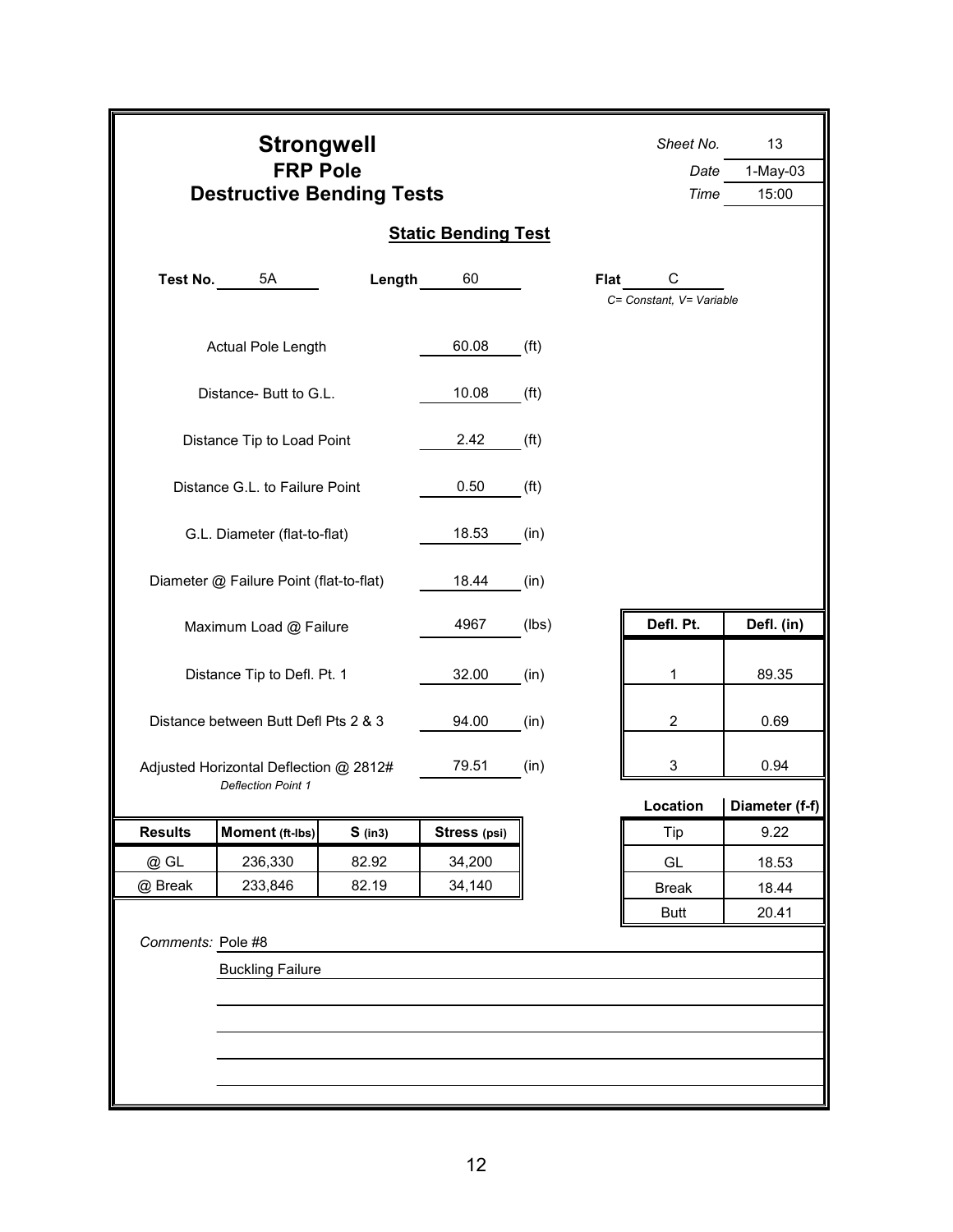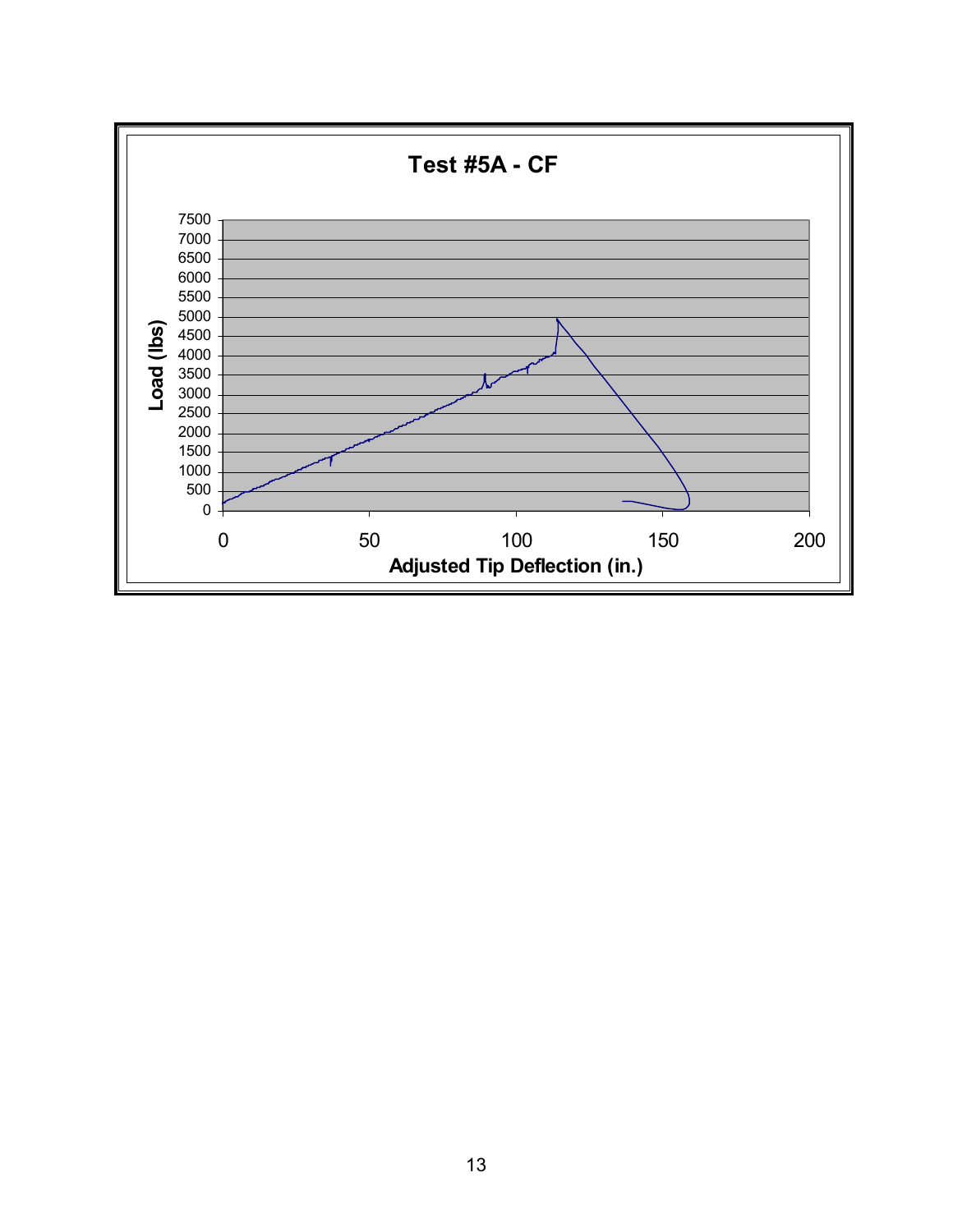|                                                              | <b>Strongwell</b><br><b>FRP Pole</b><br><b>Destructive Bending Tests</b> |           |                            |                   | Sheet No.<br>Date<br>Time     | 15<br>2-May-03<br>9:10 |
|--------------------------------------------------------------|--------------------------------------------------------------------------|-----------|----------------------------|-------------------|-------------------------------|------------------------|
|                                                              |                                                                          |           | <b>Static Bending Test</b> |                   |                               |                        |
| Test No.                                                     | 6B                                                                       | Length    | 50                         | <b>Flat</b>       | C<br>C= Constant, V= Variable |                        |
|                                                              | Actual Pole Length                                                       |           | 50.25                      | ( <b>ft</b> )     |                               |                        |
|                                                              | Distance- Butt to G.L.                                                   |           | 9.90                       | ( <b>ft</b> )     |                               |                        |
|                                                              | Distance Tip to Load Point                                               |           | 2.42                       | ( <b>ft</b> )     |                               |                        |
|                                                              | Distance G.L. to Failure Point                                           |           | $-0.75$                    | (f <sup>t</sup> ) |                               |                        |
|                                                              | G.L. Diameter (flat-to-flat)                                             |           | 16.74                      | (in)              |                               |                        |
|                                                              | Diameter @ Failure Point (flat-to-flat)                                  |           | 16.88                      | (in)              |                               |                        |
|                                                              | Maximum Load @ Failure                                                   |           | 5684                       | (lbs)             | Defl. Pt.                     | Defl. (in)             |
|                                                              | Distance Tip to Defl. Pt. 1                                              |           | 34.00                      | (in)              | 1                             | 59.41                  |
|                                                              | Distance between Butt Defl Pts 2 & 3                                     |           | 95.00                      | (in)              | 2                             | 0.87                   |
|                                                              | Adjusted Horizontal Deflection @ 2812#<br><b>Deflection Point 1</b>      |           | 52.82                      | (in)              | 3                             | 0.52                   |
|                                                              |                                                                          |           |                            |                   | Location                      | Diameter (f-f)         |
| <b>Results</b>                                               | Moment (ft-lbs)                                                          | $S$ (in3) | Stress (psi)               |                   | Tip                           | 9.22                   |
| @ GL                                                         | 215,594                                                                  | 69.44     | 37,259                     |                   | GL                            | 16.74                  |
| 219,857<br>70.45<br>@ Break                                  |                                                                          |           | 37,449                     |                   | <b>Break</b>                  | 16.88                  |
| <b>Butt</b><br>Comments: Pole #11<br><b>Buckling Failure</b> |                                                                          |           |                            |                   |                               | 18.58                  |
|                                                              |                                                                          |           |                            |                   |                               |                        |
|                                                              |                                                                          |           |                            |                   |                               |                        |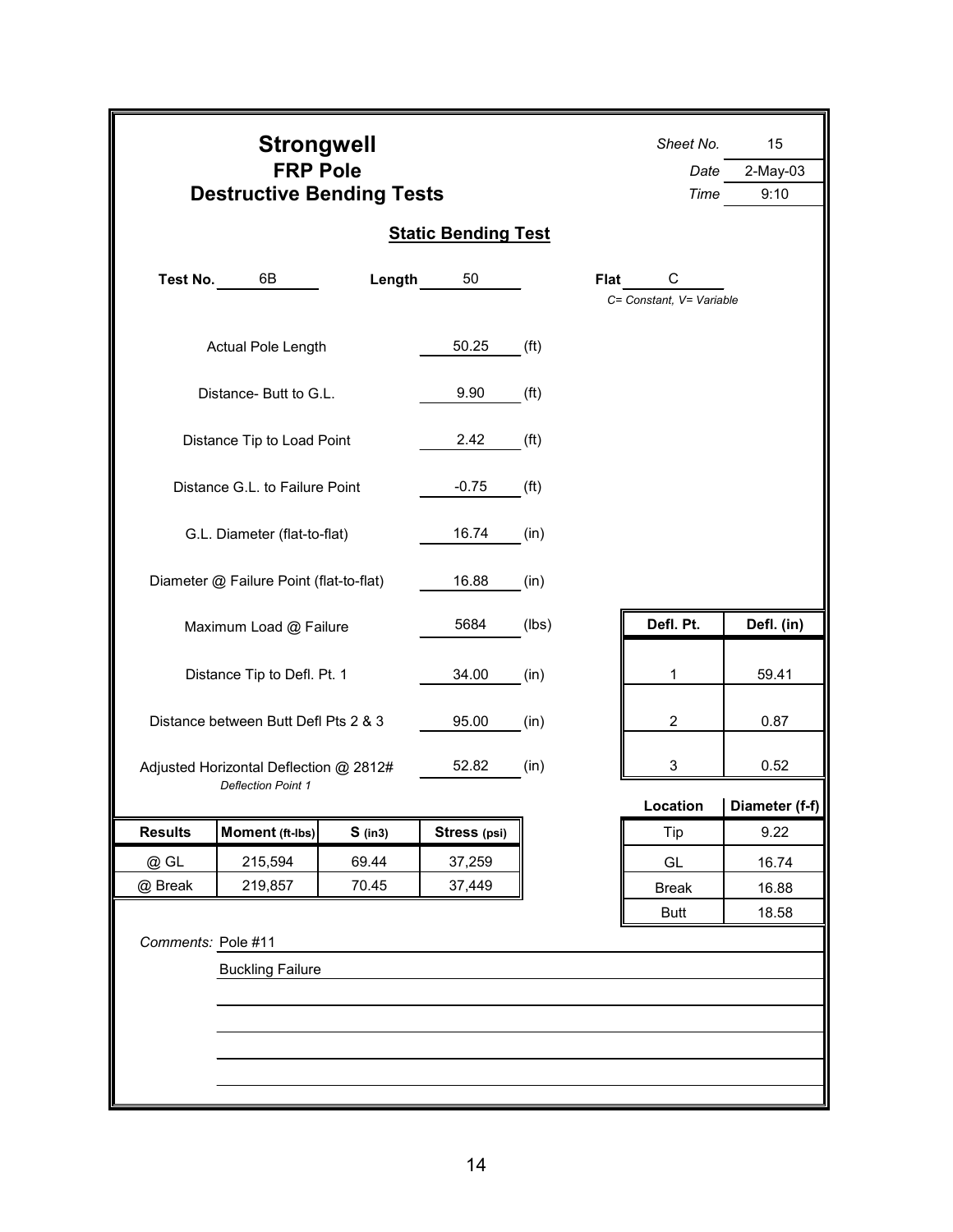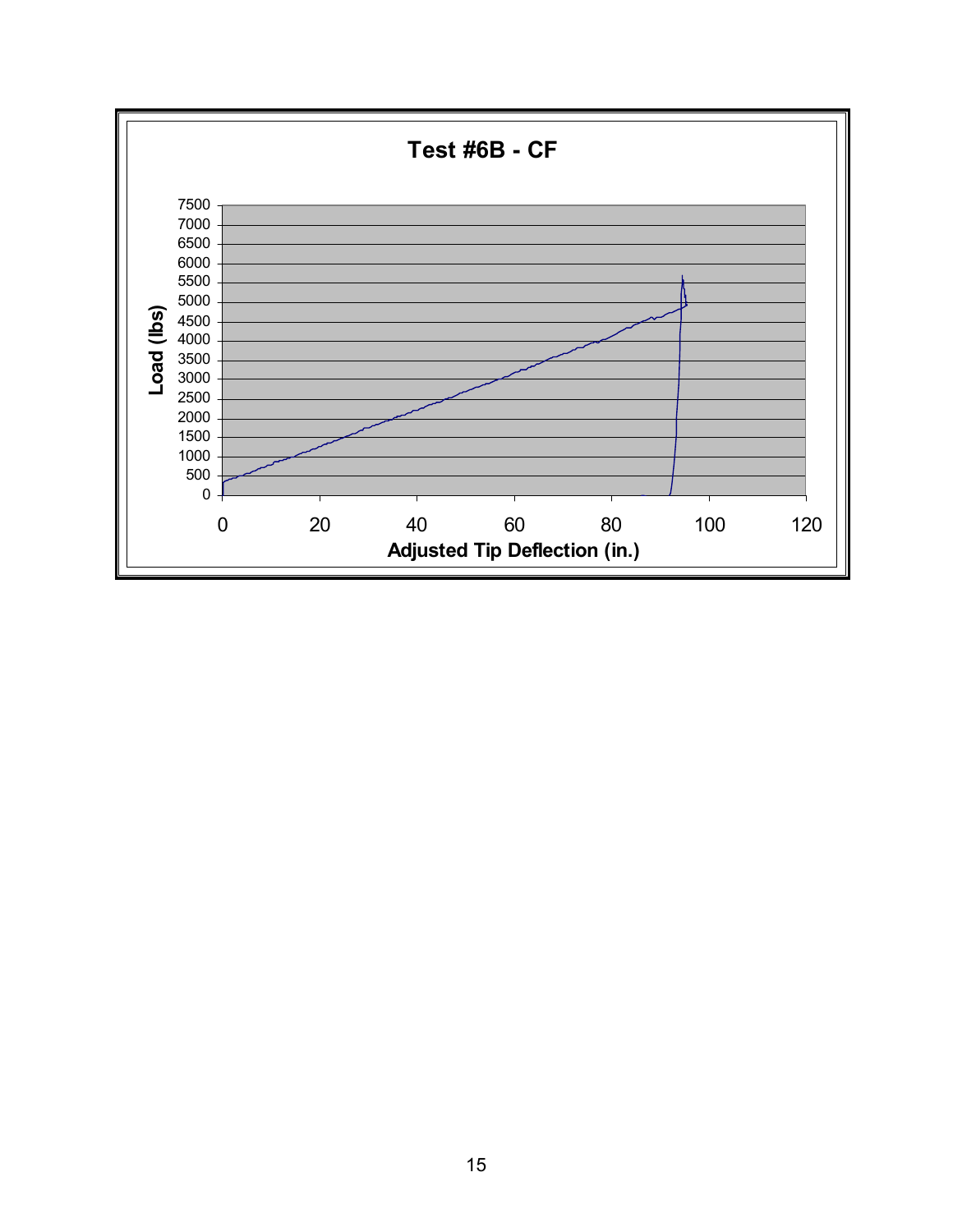|                   | <b>Strongwell</b><br><b>FRP Pole</b><br><b>Destructive Bending Tests</b> |           | Sheet No.<br>Date<br>Time  | 18<br>5-May-03<br>12:00 |                               |                |
|-------------------|--------------------------------------------------------------------------|-----------|----------------------------|-------------------------|-------------------------------|----------------|
|                   |                                                                          |           | <b>Static Bending Test</b> |                         |                               |                |
| Test No.          | 5B                                                                       | Length    | 40                         | Flat                    | C<br>C= Constant, V= Variable |                |
|                   | Actual Pole Length                                                       |           | 30.04                      | ( <b>ft</b> )           |                               |                |
|                   | Distance- Butt to G.L.                                                   |           | 10.25                      | ( <b>ft</b> )           |                               |                |
|                   | Distance Tip to Load Point                                               |           | 2.25                       | ( <b>ft</b> )           |                               |                |
|                   | Distance G.L. to Failure Point                                           |           | 0.67                       | ( <b>ft</b> )           |                               |                |
|                   | G.L. Diameter (flat-to-flat)                                             |           | 12.91                      | (in)                    |                               |                |
|                   | Diameter @ Failure Point (flat-to-flat)                                  |           | 12.78                      | (in)                    |                               |                |
|                   | Maximum Load @ Failure                                                   |           | 6895                       | (lbs)                   | Defl. Pt.                     | Defl. (in)     |
|                   | Distance Tip to Defl. Pt. 1                                              |           | 33.00                      | (in)                    | 1                             | 32.10          |
|                   | Distance between Butt Defl Pts 2 & 3                                     |           | 95.00                      | (in)                    | $\overline{c}$                | 0.21           |
|                   | Adjusted Horizontal Deflection @ 2812#<br><b>Deflection Point 1</b>      |           | 30.36                      | (in)                    | 3                             | 0.60           |
|                   |                                                                          |           |                            |                         | Location                      | Diameter (f-f) |
| <b>Results</b>    | Moment (ft-Ibs)                                                          | $S$ (in3) | Stress (psi)               |                         | Tip                           | 9.22           |
| @ GL              | 120,938                                                                  | 43.10     | 33,668                     |                         | GL                            | 12.91          |
| @ Break           | 116,319                                                                  | 42.32     | 32,979                     |                         | <b>Break</b>                  | 12.78          |
|                   |                                                                          |           |                            |                         | <b>Butt</b>                   | 14.82          |
| Comments: Pole #8 |                                                                          |           |                            |                         |                               |                |
|                   | <b>Buckling Failure</b>                                                  |           |                            |                         |                               |                |
|                   |                                                                          |           |                            |                         |                               |                |
|                   |                                                                          |           |                            |                         |                               |                |
|                   |                                                                          |           |                            |                         |                               |                |
|                   |                                                                          |           |                            |                         |                               |                |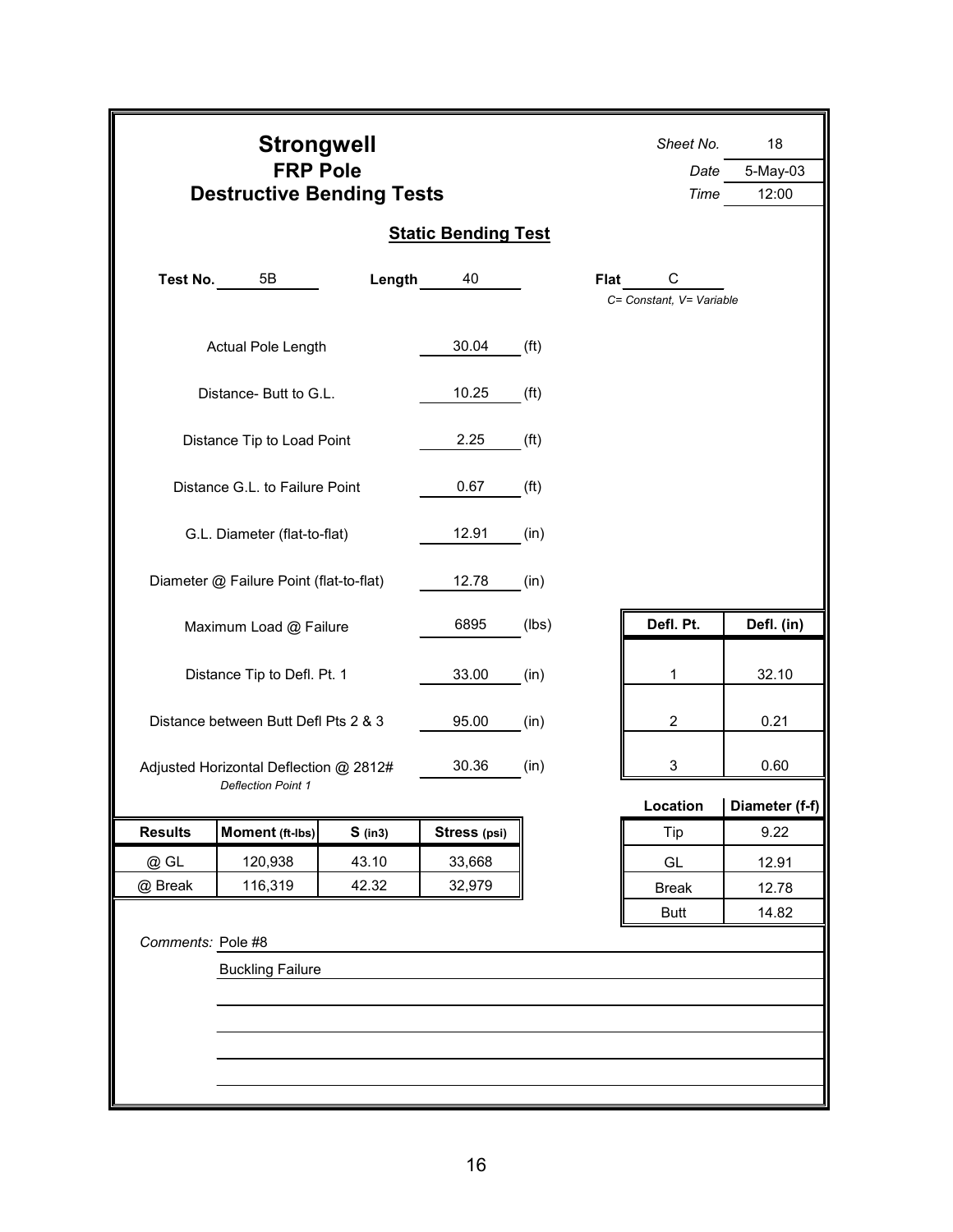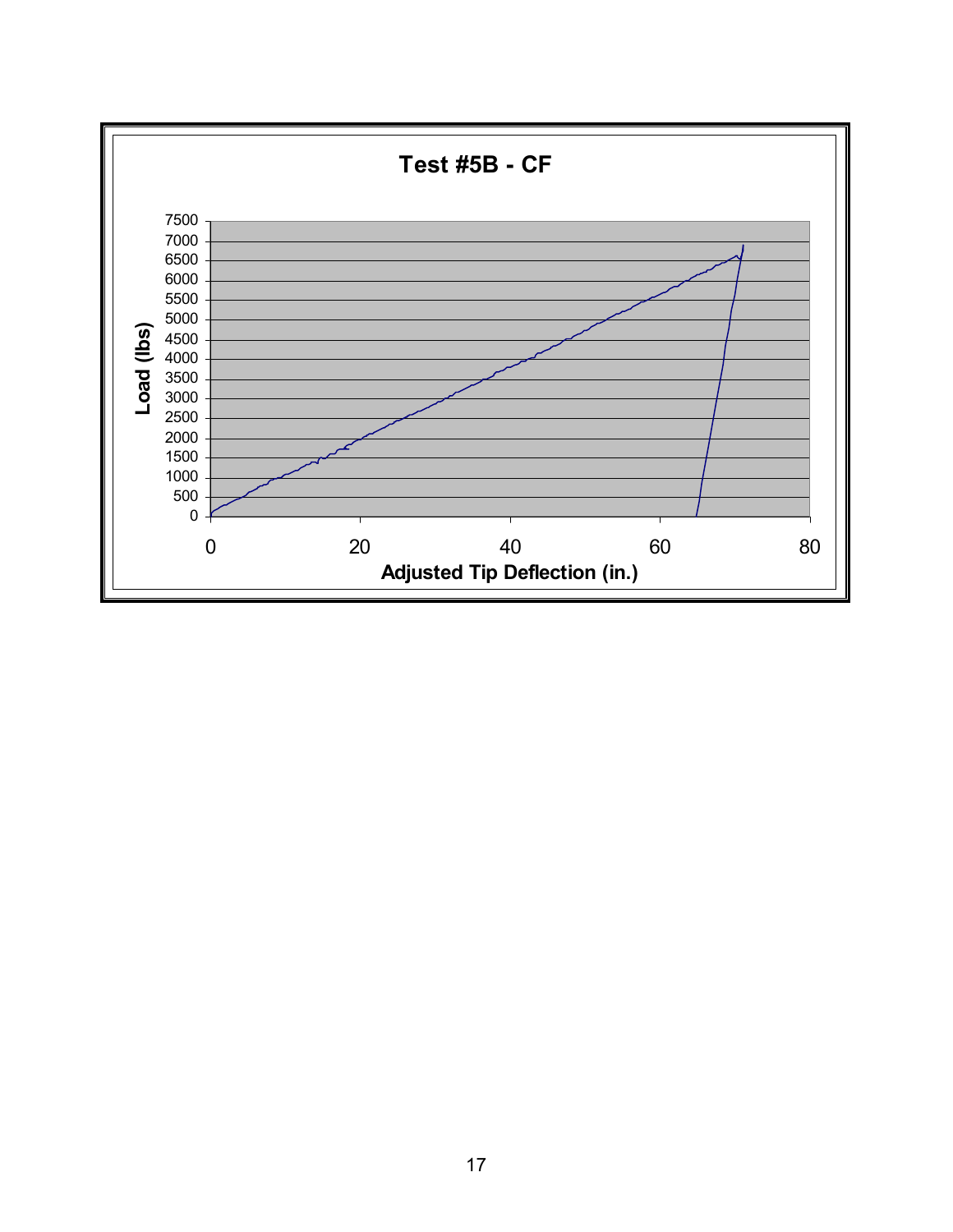|                              | <b>Strongwell</b><br><b>FRP Pole</b><br><b>Destructive Bending Tests</b> |           |                            |                   | Sheet No.<br>Date<br>Time     | 11<br>10-Apr-03<br>11:15 |
|------------------------------|--------------------------------------------------------------------------|-----------|----------------------------|-------------------|-------------------------------|--------------------------|
|                              |                                                                          |           | <b>Static Bending Test</b> |                   |                               |                          |
| Test No.                     | 11                                                                       | Length    | 80                         | <b>Flat</b>       | V<br>C= Constant, V= Variable |                          |
|                              | Actual Pole Length                                                       |           | 80.08                      | ( <b>ft</b> )     |                               |                          |
|                              | Distance- Butt to G.L.                                                   |           | 10.08                      | ( <b>ft</b> )     |                               |                          |
|                              | Distance Tip to Load Point                                               |           | 1.98                       | ( <b>ft</b> )     |                               |                          |
|                              | Distance G.L. to Failure Point                                           |           | 6.50                       | (f <sup>t</sup> ) |                               |                          |
|                              | G.L. Diameter (flat-to-flat)                                             |           | 21.06                      | (in)              |                               |                          |
|                              | Diameter @ Failure Point (flat-to-flat)                                  |           | 20.01                      | (in)              |                               |                          |
|                              | Maximum Load @ Failure                                                   |           | 3612                       | (lbs)             | Defl. Pt.                     | Defl. (in)               |
|                              | Distance Tip to Defl. Pt. 1                                              |           | 30.75                      | (in)              | 1                             | 157.10                   |
|                              | Distance between Butt Defl Pts 2 & 3                                     |           | 92.50                      | (in)              | $\overline{c}$                | 0.42                     |
|                              | Adjusted Horizontal Deflection @ 2812#<br><b>Deflection Point 1</b>      |           | 148.16                     | (in)              | 3                             | 0.60                     |
|                              |                                                                          |           |                            |                   | Location                      | Diameter (f-f)           |
| <b>Results</b>               | Moment (ft-lbs)                                                          | $S$ (in3) | Stress (psi)               |                   | Tip                           | 9.79                     |
| @ GL                         | 245,688                                                                  | 122.89    | 23,990                     |                   | GL                            | 21.06                    |
| 222,210<br>109.85<br>@ Break |                                                                          |           | 24,274                     |                   | <b>Break</b>                  | 20.01                    |
|                              |                                                                          |           |                            |                   | <b>Butt</b>                   | 22.69                    |
| Comments: Pole #10           |                                                                          |           |                            |                   |                               |                          |
|                              | <b>Buckling Failure</b>                                                  |           |                            |                   |                               |                          |
|                              |                                                                          |           |                            |                   |                               |                          |
|                              |                                                                          |           |                            |                   |                               |                          |
|                              |                                                                          |           |                            |                   |                               |                          |
|                              |                                                                          |           |                            |                   |                               |                          |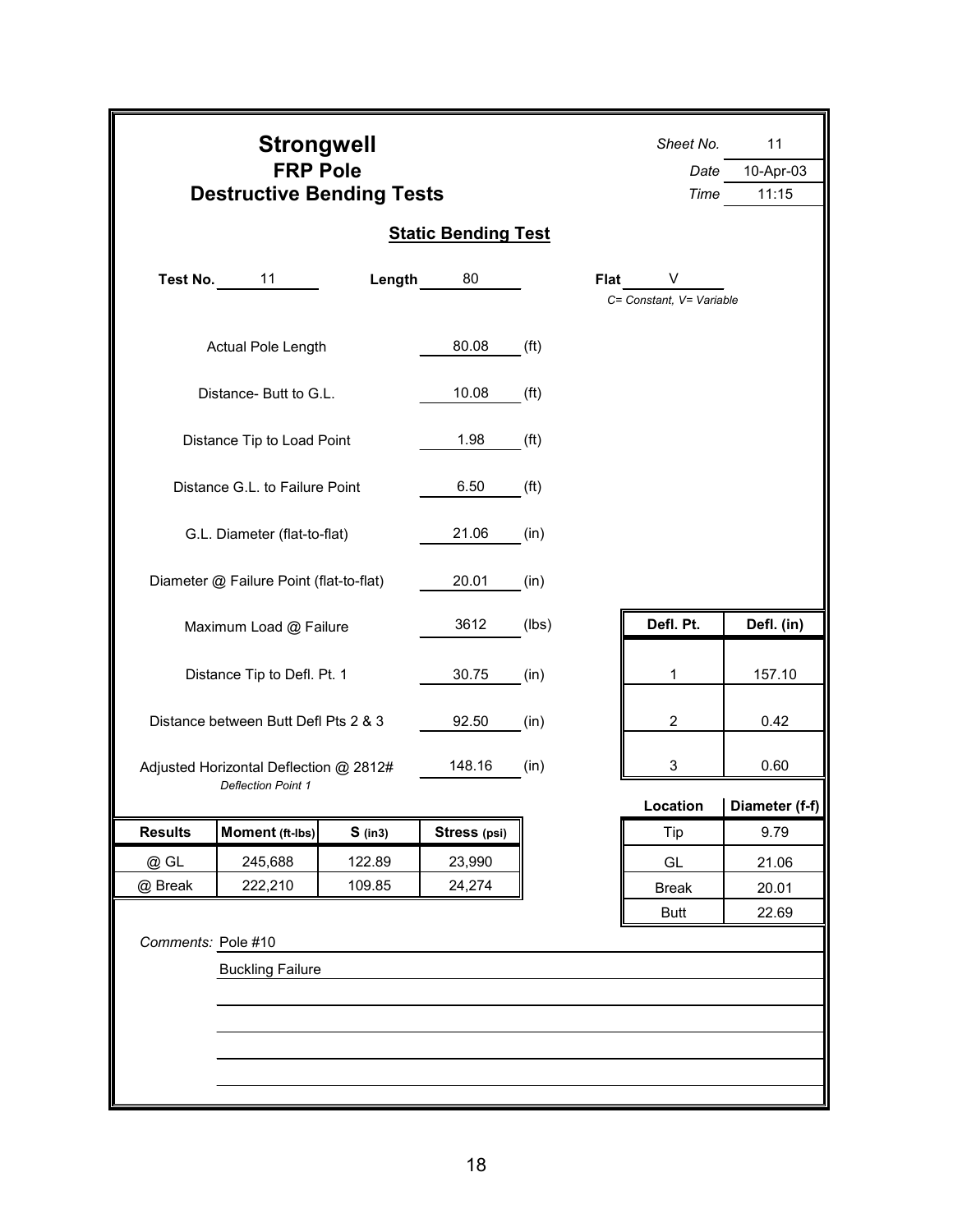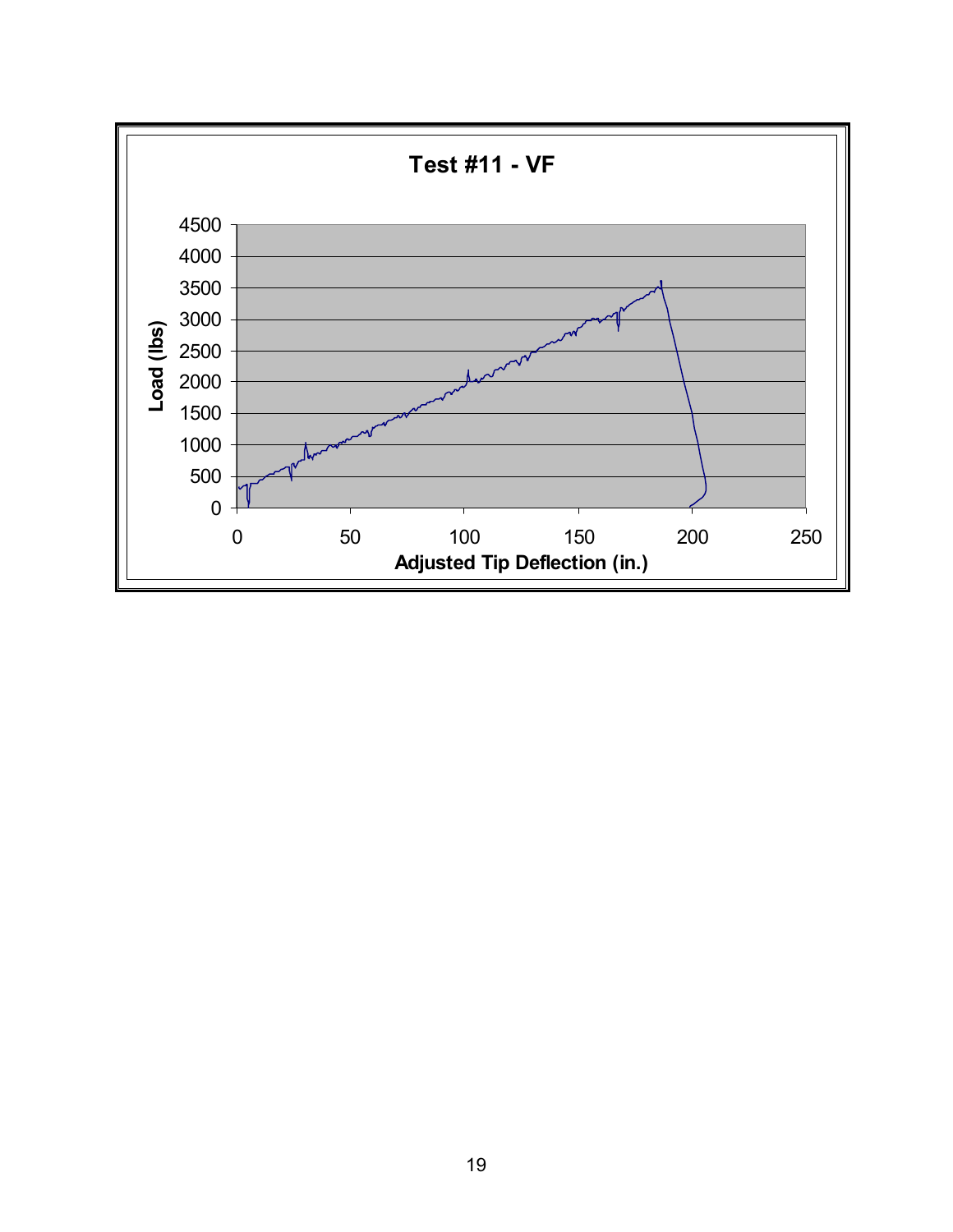|                             | <b>Strongwell</b><br><b>FRP Pole</b><br><b>Destructive Bending Tests</b> |           |                            |                   | Sheet No.<br>Date<br>Time     | 14<br>$1-May-03$<br>17:10 |  |
|-----------------------------|--------------------------------------------------------------------------|-----------|----------------------------|-------------------|-------------------------------|---------------------------|--|
|                             |                                                                          |           | <b>Static Bending Test</b> |                   |                               |                           |  |
| Test No.                    | 11A                                                                      | Length    | 60                         | <b>Flat</b>       | V<br>C= Constant, V= Variable |                           |  |
|                             | Actual Pole Length                                                       |           | 58.04                      | (f <sup>t</sup> ) |                               |                           |  |
|                             | Distance- Butt to G.L.                                                   |           | 7.71                       | (f <sup>t</sup> ) |                               |                           |  |
|                             | Distance Tip to Load Point                                               |           | 2.42                       | (f <sup>t</sup> ) |                               |                           |  |
|                             | Distance G.L. to Failure Point                                           |           | 1.00                       | (f <sup>t</sup> ) |                               |                           |  |
|                             | G.L. Diameter (flat-to-flat)                                             |           | 17.90                      | (in)              |                               |                           |  |
|                             | Diameter @ Failure Point (flat-to-flat)                                  |           | 17.74                      | (in)              |                               |                           |  |
|                             | Maximum Load @ Failure                                                   |           | 4408                       | (lbs)             | Defl. Pt.                     | Defl. (in)                |  |
|                             | Distance Tip to Defl. Pt. 1                                              |           | 35.00                      | (in)              | 1                             | 92.21                     |  |
|                             | Distance between Butt Defl Pts 2 & 3                                     |           | 69.25                      | (in)              | $\overline{2}$                | 0.72                      |  |
|                             | Adjusted Horizontal Deflection @ 2812#<br><b>Deflection Point 1</b>      |           | 77.20                      | (in)              | 3                             | 1.11                      |  |
|                             |                                                                          |           |                            |                   | Location                      | Diameter (f-f)            |  |
| <b>Results</b>              | Moment (ft-Ibs)                                                          | $S$ (in3) | Stress (psi)               |                   | Tip                           | 9.79                      |  |
| @ GL                        | 211,187                                                                  | 86.62     | 29,258                     |                   | GL                            | 17.90                     |  |
| 206,779<br>85.02<br>@ Break |                                                                          |           | 29,186                     |                   | <b>Break</b>                  | 17.74                     |  |
| Comments: Pole #10          |                                                                          |           |                            |                   | <b>Butt</b>                   | 19.15                     |  |
| <b>Buckling Failure</b>     |                                                                          |           |                            |                   |                               |                           |  |
|                             |                                                                          |           |                            |                   |                               |                           |  |
|                             |                                                                          |           |                            |                   |                               |                           |  |
|                             |                                                                          |           |                            |                   |                               |                           |  |
|                             |                                                                          |           |                            |                   |                               |                           |  |
|                             |                                                                          |           |                            |                   |                               |                           |  |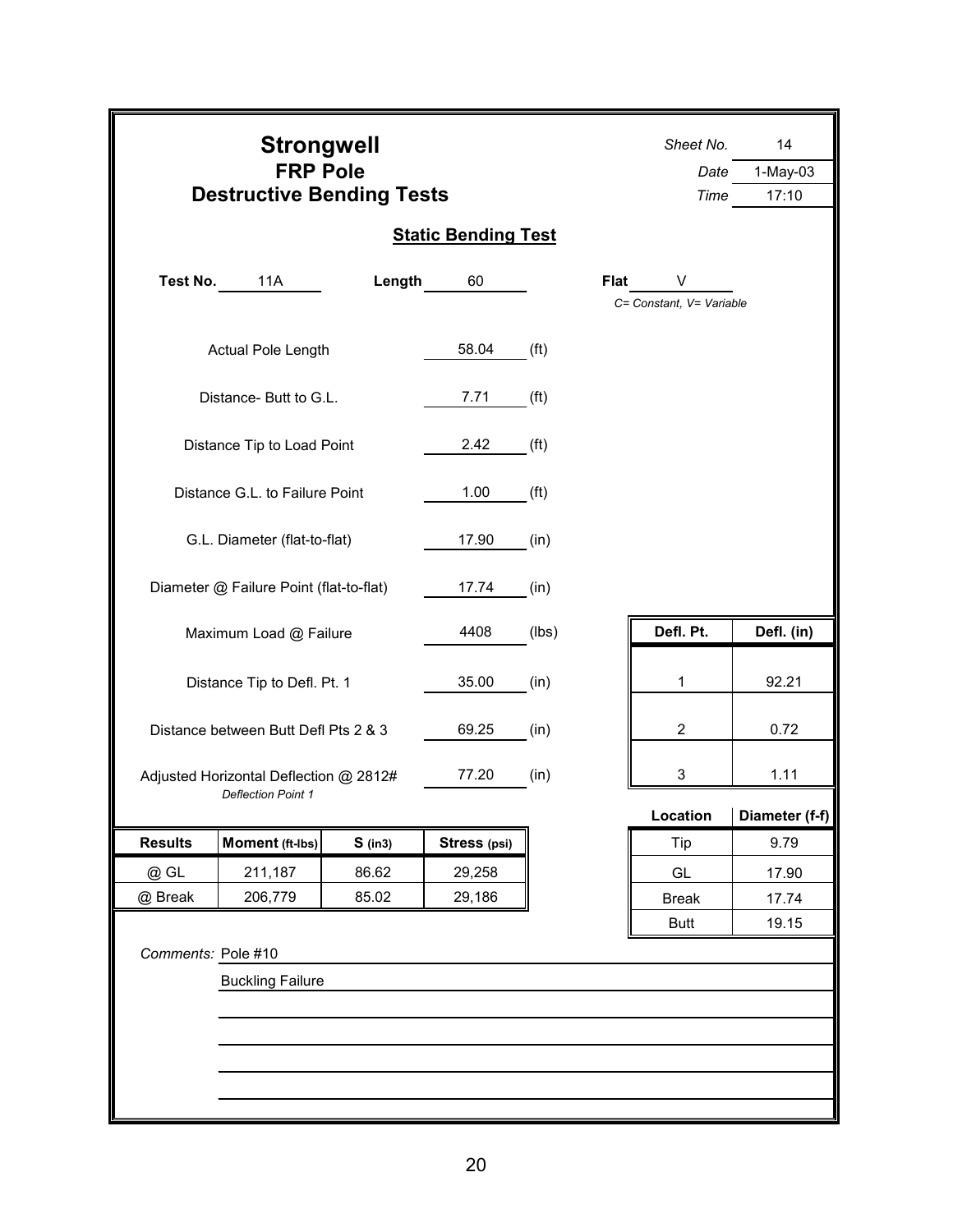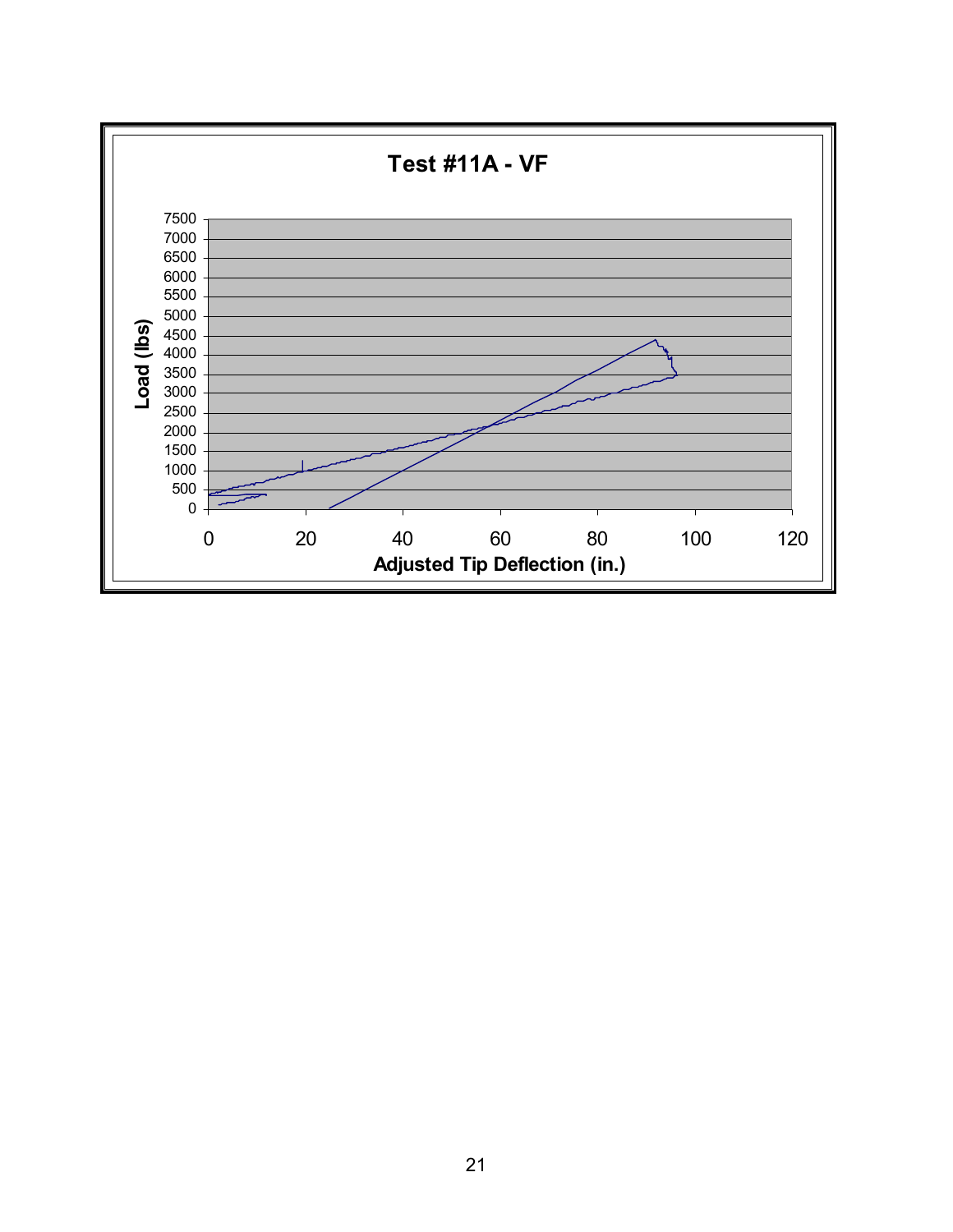|                             | <b>Strongwell</b><br><b>FRP Pole</b><br><b>Destructive Bending Tests</b> |           |                            |                   | Sheet No.<br>Date<br>Time     | 16<br>$2-May-03$<br>15:05 |
|-----------------------------|--------------------------------------------------------------------------|-----------|----------------------------|-------------------|-------------------------------|---------------------------|
|                             |                                                                          |           | <b>Static Bending Test</b> |                   |                               |                           |
| Test No.                    | 12B                                                                      | Length    | 50                         | Flat              | V<br>C= Constant, V= Variable |                           |
|                             | Actual Pole Length                                                       |           | 50.00                      | (f <sup>t</sup> ) |                               |                           |
|                             | Distance- Butt to G.L.                                                   |           | 10.25                      | (f <sup>t</sup> ) |                               |                           |
|                             | Distance Tip to Load Point                                               |           | 2.67                       | (f <sup>t</sup> ) |                               |                           |
|                             | Distance G.L. to Failure Point                                           |           | 1.33                       | (f <sup>t</sup> ) |                               |                           |
|                             | G.L. Diameter (flat-to-flat)                                             |           | 16.20                      | (in)              |                               |                           |
|                             | Diameter @ Failure Point (flat-to-flat)                                  |           | 15.98                      | (in)              |                               |                           |
|                             | Maximum Load @ Failure                                                   |           | 5324                       | (lbs)             | Defl. Pt.                     | Defl. (in)                |
|                             | Distance Tip to Defl. Pt. 1                                              |           | 38.00                      | (in)              | 1                             | 61.43                     |
|                             | Distance between Butt Defl Pts 2 & 3                                     |           | 95.50                      | (in)              | 2                             | 0.60                      |
|                             | Adjusted Horizontal Deflection @ 2812#<br><b>Deflection Point 1</b>      |           | 55.73                      | (in)              | 3                             | 0.64                      |
|                             |                                                                          |           |                            |                   | Location                      | Diameter (f-f)            |
| <b>Results</b>              | Moment (ft-Ibs)                                                          | $S$ (in3) | Stress (psi)               |                   | Tip                           | 9.79                      |
| @ GL                        | 197,414                                                                  | 70.43     | 33,636                     |                   | GL                            | 16.20                     |
| 190,333<br>@ Break<br>68.48 |                                                                          |           | 33,352                     |                   | <b>Break</b>                  | 15.98                     |
| Comments: Pole #12          |                                                                          |           |                            |                   | <b>Butt</b>                   | 17.85                     |
|                             | <b>Buckling Failure</b>                                                  |           |                            |                   |                               |                           |
|                             |                                                                          |           |                            |                   |                               |                           |
|                             |                                                                          |           |                            |                   |                               |                           |
|                             |                                                                          |           |                            |                   |                               |                           |
|                             |                                                                          |           |                            |                   |                               |                           |
|                             |                                                                          |           |                            |                   |                               |                           |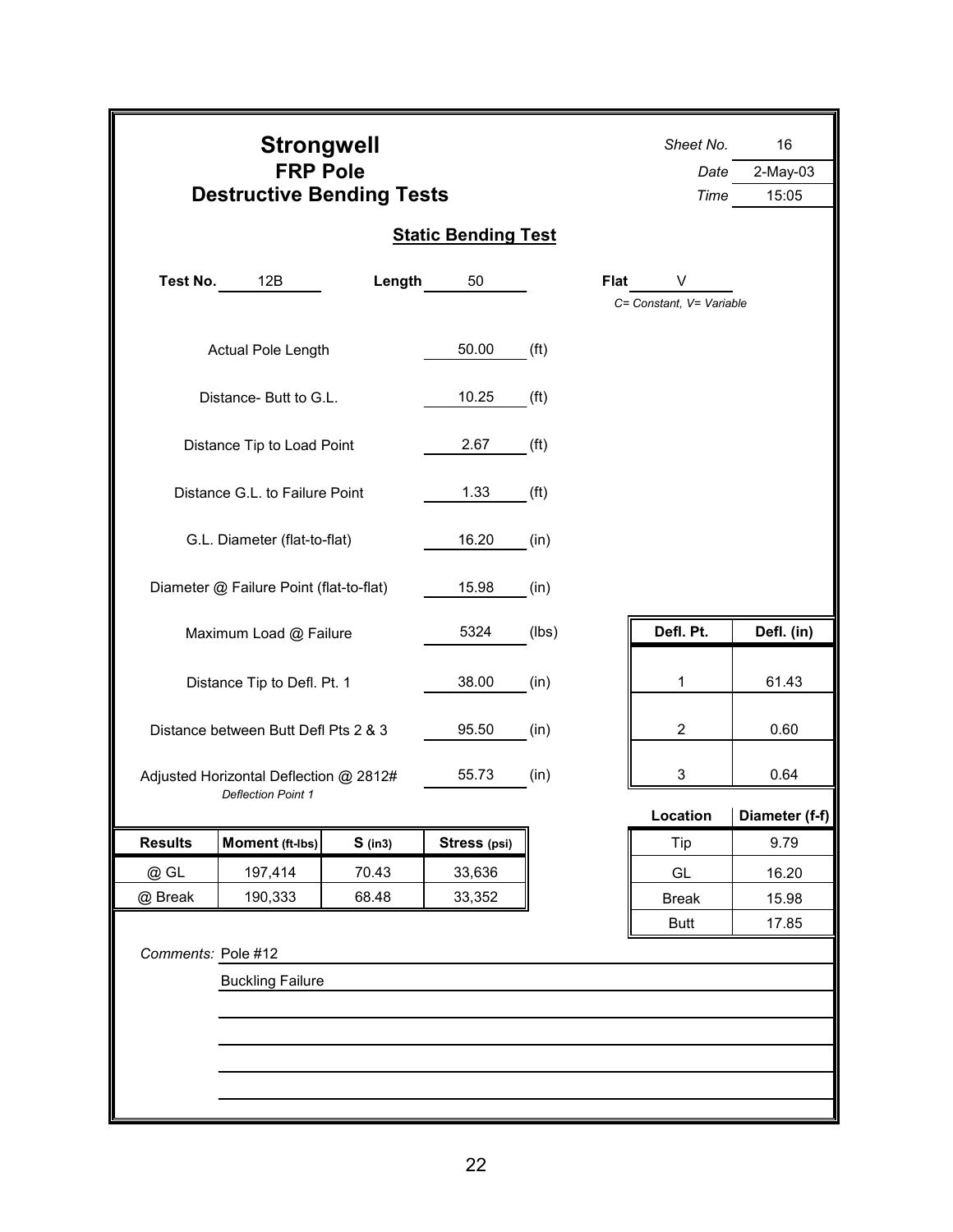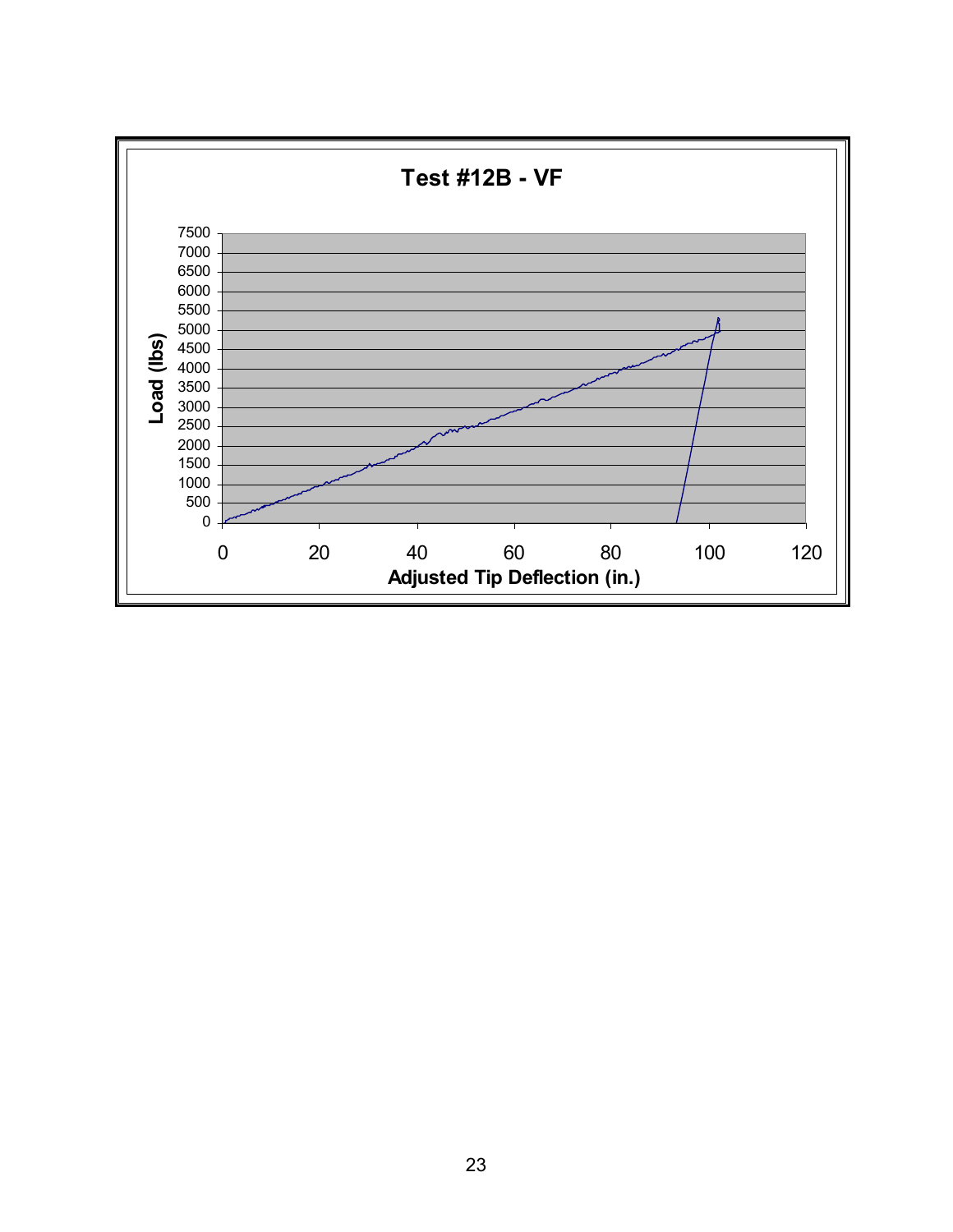|                      | <b>Strongwell</b><br><b>FRP Pole</b><br><b>Destructive Bending Tests</b> |           |                            |                   | Sheet No.<br>Date<br>Time     | 17<br>.5-May-03<br>10:00 |  |
|----------------------|--------------------------------------------------------------------------|-----------|----------------------------|-------------------|-------------------------------|--------------------------|--|
|                      |                                                                          |           | <b>Static Bending Test</b> |                   |                               |                          |  |
| Test No.             | 11B                                                                      | Length    | 40                         | Flat              | V<br>C= Constant, V= Variable |                          |  |
|                      | Actual Pole Length                                                       |           | 40.50                      | (f <sup>t</sup> ) |                               |                          |  |
|                      | Distance- Butt to G.L.                                                   |           | 10.00                      | (f <sup>t</sup> ) |                               |                          |  |
|                      | Distance Tip to Load Point                                               |           | 2.42                       | (f <sup>t</sup> ) |                               |                          |  |
|                      | Distance G.L. to Failure Point                                           |           | 2.00                       | (f <sup>t</sup> ) |                               |                          |  |
|                      | G.L. Diameter (flat-to-flat)                                             |           | 14.71                      | (in)              |                               |                          |  |
|                      | Diameter @ Failure Point (flat-to-flat)                                  |           | 14.38                      | (in)              |                               |                          |  |
|                      | Maximum Load @ Failure                                                   |           | 7160                       | (lbs)             | Defl. Pt.                     | Defl. (in)               |  |
|                      | Distance Tip to Defl. Pt. 1                                              |           | 35.00                      | (in)              | 1                             | 37.60                    |  |
|                      | Distance between Butt Defl Pts 2 & 3                                     |           | 96.00                      | (in)              | $\overline{2}$                | 0.20                     |  |
|                      | Adjusted Horizontal Deflection @ 2812#<br><b>Deflection Point 1</b>      |           | 34.22                      | (in)              | 3                             | 0.78                     |  |
|                      |                                                                          |           |                            |                   | Location                      | Diameter (f-f)           |  |
| <b>Results</b>       | Moment (ft-lbs)                                                          | $S$ (in3) | Stress (psi)               |                   | Tip                           | 9.79                     |  |
| @ GL                 | 201,053                                                                  | 57.17     | 42,203                     |                   | GL                            | 14.71                    |  |
| @ Break              | 186,733                                                                  | 54.39     | 41,201                     |                   | <b>Break</b>                  | 14.38                    |  |
| 16.32<br><b>Butt</b> |                                                                          |           |                            |                   |                               |                          |  |
| Comments: Pole #10   |                                                                          |           |                            |                   |                               |                          |  |
|                      | <b>Bucking Failure</b>                                                   |           |                            |                   |                               |                          |  |
|                      |                                                                          |           |                            |                   |                               |                          |  |
|                      |                                                                          |           |                            |                   |                               |                          |  |
|                      |                                                                          |           |                            |                   |                               |                          |  |
|                      |                                                                          |           |                            |                   |                               |                          |  |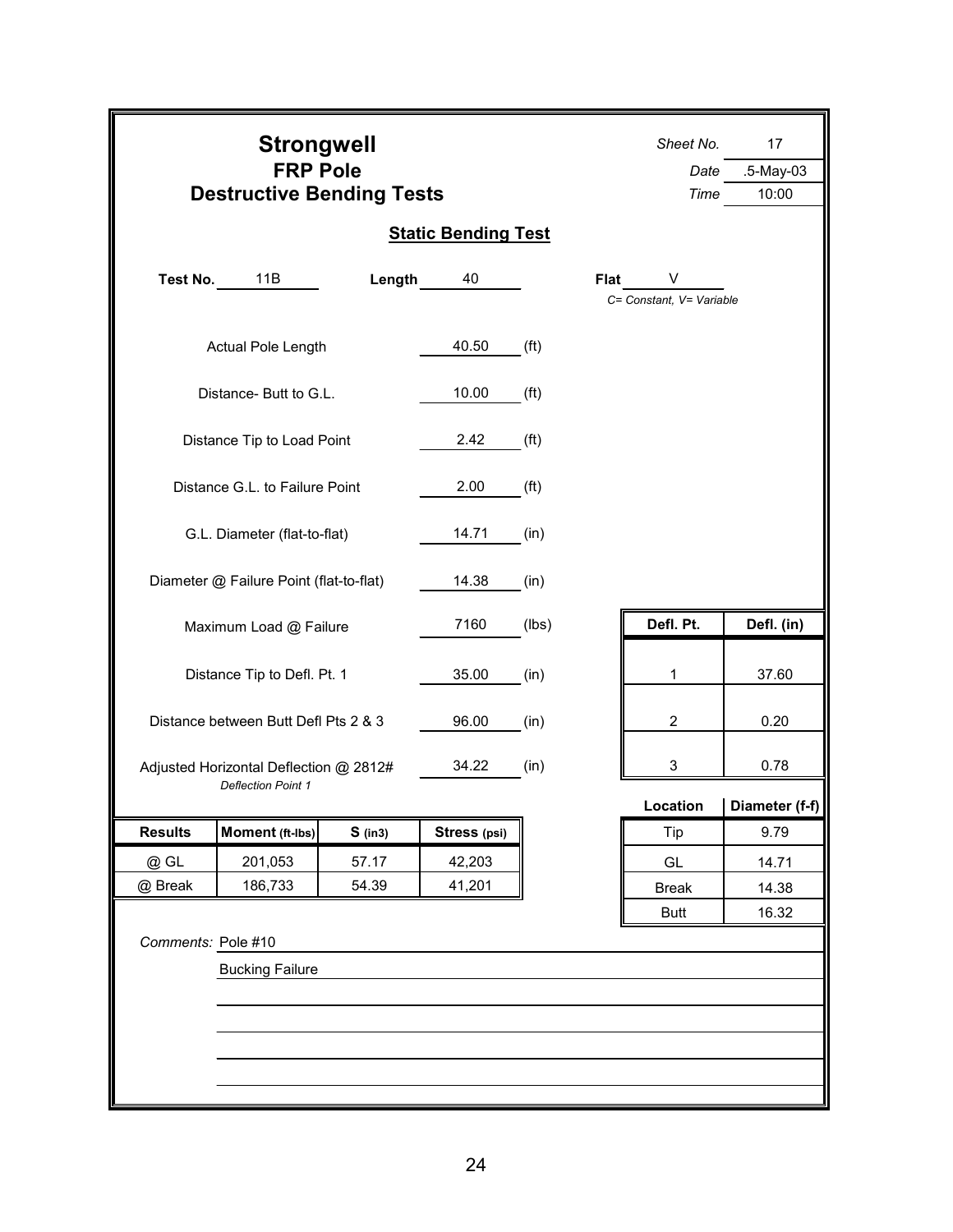